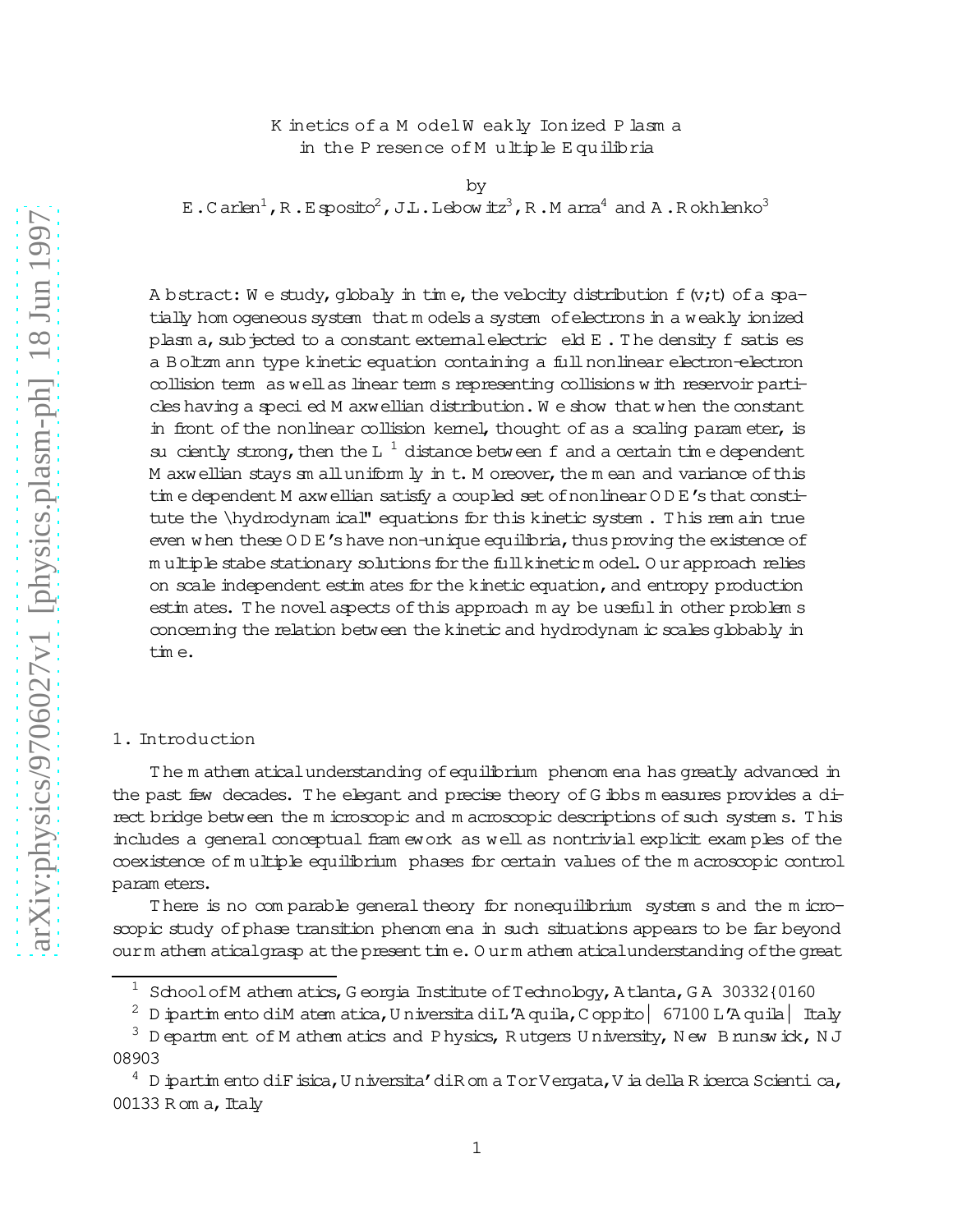variety of nonequilibrium phase transitions observed in uids, plasm as, lasers, etc., therefore depends entirely on the study of bifurcations and other singular phenom ena occurring in the nonlinear equations describing the m acroscopic time evolution of such system s.

W hile there has been m uch progress recently in deriving such equations from sim ple m icroscopic and even realisticm esoscopic m odelevolutionsthe passage to the m acroscopic scale iswellunderstood only over tim e intervals in which the solutions ofthe m acroscopic equations stay  $\sin \coth$ . This is true for exam ple in the passage from kinetic theory, where the evolution is described by the Boltzm ann equation, to hydrodynam ics, where it is described by either the com pressible Euler or N avier-Stokes equations, depending on how we choose our m acroscopic time scale  $[1, 2, 3, 4, 5, 6]$ . These derivations, which are based on C hapm an-Enskog type expansions, require for their validity the uniqueness and sm oothness ofthe solutions ofthe hydrodynam ic equations. T he reason for this is that control of the error term s in the estim ates depends on a-priorism oothness estim ates for solutions of the m acroscopic equations. Thus, they shed no light on the actual behavior ofthe m esoscopic description w hen the solution ofthe hydrodynam icalequationsdevelop singular behavior.

To overcom e thisproblem itisclearly desirable to develop m ethodsin w hich one does not use any a-priorism oothness estim ates for solutions of the m acroscopic equations, but instead uses scale independent estim ates on the m esoscopic equation. T his is w hat we do here for a simple m odel inspired by plasm a physics  $[7, 8, 9]$ .

O ur starting point is a kinetic theory description of the system . G rave di culties are posed by the fact that as of yet, not very  $m$  uch is know n in the way of a-priori regularity estim ates for solutions ofthe spatially inhom ogeneous Boltzm ann equation. T his is quite dierent however, from the lack of estim ates for the m acroscopic equations { there it is clear that in the interesting cases the desired estim ates just don't exist. Shock waves do form . In the Boltzm ann case however, it is likely that a-priori regularity estim ates in the velocity variables, say, invariant under the Euler scaling, are there, but  $\sin p$  have not yet been discovered. Still, the lack of such estim ates is a grave diculty in the way of rigorous investigation of the problem at hand.

W e sidestep this diculty by considering a spatially hom ogeneous system , but one that is driven by an electric eld, and coupled to heat reservoirs. In this case the usual hydrodynam ic m om ents are not conserved and the system w illhave non-equilibrium stationary states. We prove then in a certain simplied, but still recognizable physical situations, that the kinetic description closely tracks the m acroscopic description even w hen the driving is su ciently strong for the latter to undergo phase transitions. M ore precisely, we show that the velocity distribution function is close to a M axwellian param etrized by a tem perature T and m ean velocity u w hich satisfy certain non-linear equations, w hich are the m acroscopic equations for this system. M oreover, it does so globally in tim e, even w hen the stationary solutions of these m acroscopic equations are nonunique.

W e are in fact particularly concerned w ith the stability of of these stationary solutions { the existence ofm ultiple stationary states being analogous to the coexistence ofphases in equilibrium system s. For such questions we need results that quarantee that a solution of the kinetic equations w ill stay near a solution of the m acroscopic equations globaly in tim e. This seem s to be dicult to accomplish by standard expansion methods, at least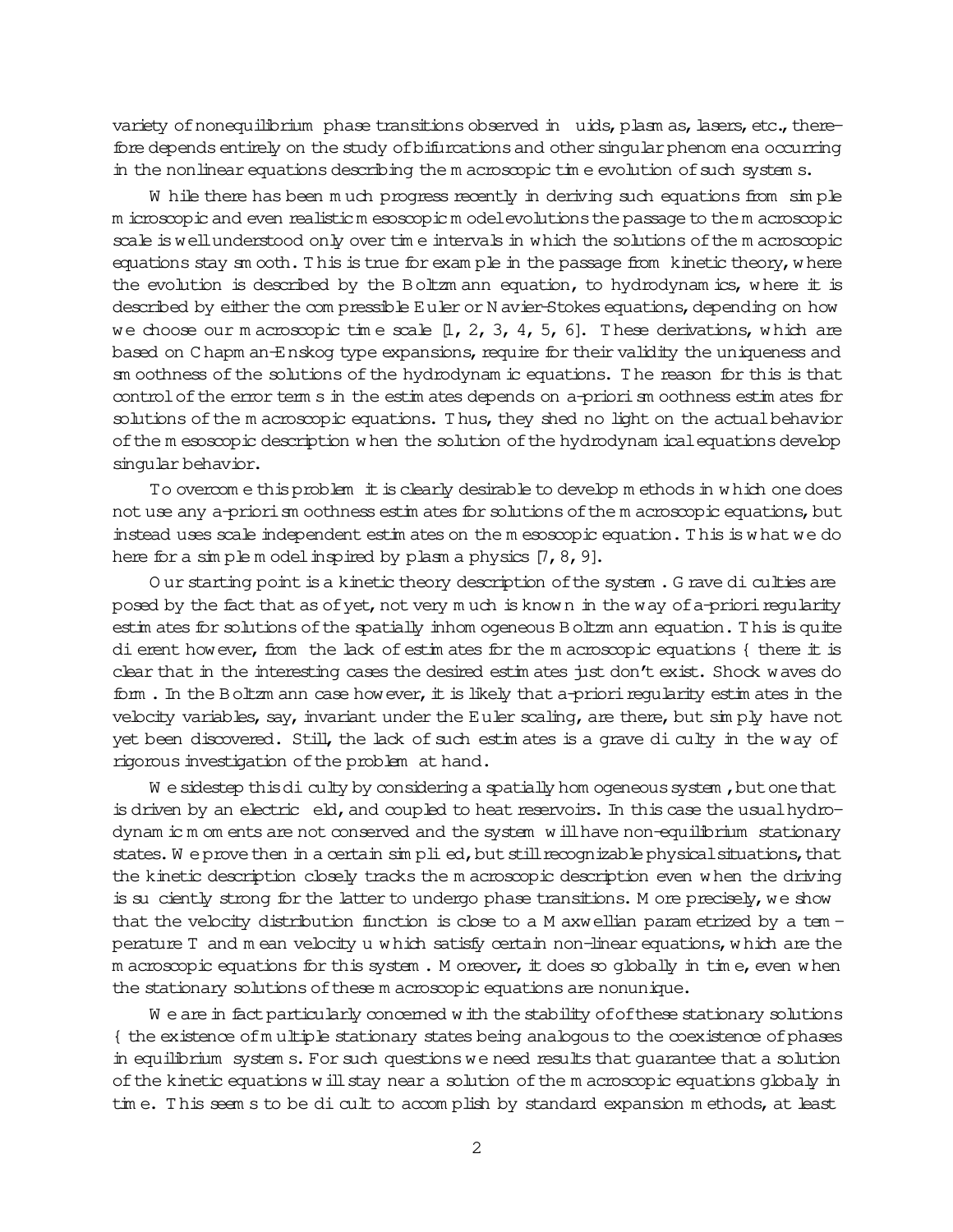in the range of driving eld strengths where the m acroscopic equations have the m ost interesting behavior. Instead of expansion m ethods, we use entropy production [10, 11] to show that the solution of the kinetic equations must stay close to some M axwellian, globally in tim e. Then, we show that the m om ents of this M axwellian must nearly satisfy the m acroscopic equations. In this way we get our results. The next section species the m odelm ore closely, and states our m ain results. A prelim inary account of this work in w hich the Boltzm ann collisions were m odeled by a BGK collision kernel was presented in  $[12]$ .

# 2. T he m odeland the results

Our form al set up is as follows: We consider a weakly ionized gas in  $R^3$  in the presence of an externally im posed constant electric eld E. The density of the gas, the degree of ionization and the strength of the eld are assumed to be such that: (i) the interactions between the electrons can be described by some nonlinear, Boltzm ann type collision operator, and (ii) collisions between the electrons and the heavy components of the plasm a, ions and neutrals, are adequately described by assum ing the latter ones to have a spatially hom ogeneous tim e independent M axwellian distribution w ith an a proirigiven tem perature [7]. U nder these conditions the tim e evolution of the spatially hom ogeneous velocity distribution function  $f(y;t)$  w ill satisfy a Boltzm ann type equation

$$
\frac{\partial f(v,t)}{\partial t} = E \quad r f + Lf + \ ^{1}Q(f); \qquad (2:1)
$$

where r is the gradient with respect to v in  $R^3$ , E is a constant force eld and Q is a nonlinear collision term w hich w ill take either the form of the Boltzm ann collision kernel for M axwellian m olecules, or the one corresponding to the BGK m odel. We treat both cases here because it is possible to provide a little m ore detail concerning the nature of the equilibria in the BGK case. The param eter  $> 0$  is thought of as a scaling param eter that goes to zero in the hydrodynam icallim it. The linear operator  $L$  represents the  $e$  ect of collisions w ith reservoir particles. It w ill be assum ed to have the form :

$$
Lf (v) = L_1 f (v) + L_2 f (v); \qquad (2.2)
$$

w ith

$$
L_1 f(v) = r \t D(v)M(v)r \frac{f(v)}{M(v)} \t (2.3)
$$

a Fokker-Planck operator, representing energy exchanges with the reservoir assum ed to be at tem perature  $T = 1$ , so that

M (v) = (2)  $3=2 \exp(-j y^2=2)$ 

and

D (v) = a exp ( by 
$$
\hat{f}
$$
=2) + c (2.4)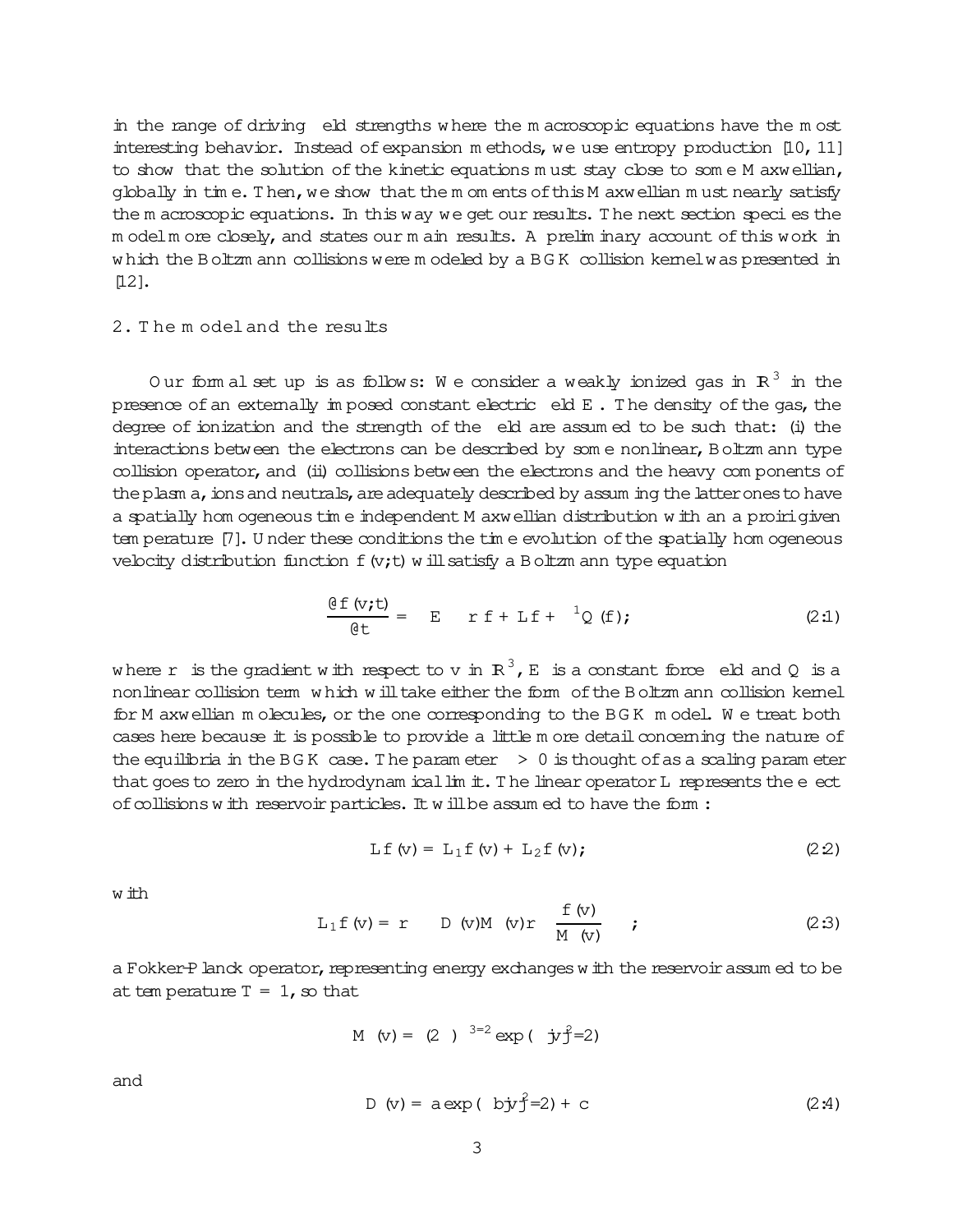for some strictly positive constants a, b and c: the symbols a, b, c shall henceforth always refer to these parameters wherever they appear. The speci c form  $(2.4)$  of the velocity space di usion coe cient is not in portant. We specify it for sake of concreteness. The properties we really need for D (v) will be clear from the proofs. The operator  $L_2$  represents m om entum exchanges with the heavy reservoir particles and is given by

$$
L_2 f(v) = f(v) \quad f(v); \qquad (2.5)
$$

w ith a positive constant and  $f(x)$  the sphericalized average of  $f(x)$ .

For any probability density f, we shall let M  $_f$  denote the M axwellian density with the same rst and second m om ents as f. Explicitly,

 $Z_{\text{}}$ 

$$
M_f = (2 T)^{3=2} exp \left[ \frac{(v u)^2}{2T} \right];
$$
 (2:6)

w ith

$$
u = \int_{R^3} v f(v) d^3 v;
$$
 (2:7)

$$
e = \frac{1}{2} \int_{R^3}^{\infty} v^2 f(v) d^3 v;
$$
 (2.8)

and  $T = \frac{2}{3} (e - \frac{1}{2} u^2)$ . In the BGK m odel the collision kemel is

$$
Q_{B G K} (f) = M_f f
$$

The Boltzm ann collision kemel is given by

$$
Q_{B} (f) (v) = \begin{cases} Z & Z \\ E^3 & \text{d'} \end{cases} d! B (y v j!) f (v^0) f (v^0) f (v) : (2.9)
$$

Here  $S_2^+ = f! 2 R^3$ :  $l^2 = 1$ ;  $\vdots$  (v v) 0g, and

$$
v^{0} = v \qquad ! \qquad (v \qquad v) ! ; \qquad (2:10)
$$
  

$$
v^{0} = v + ! \qquad (v \qquad v) ! ; \qquad (2:10)
$$

are the outgoing velocities in a collision with incoming velocities v and v and impact parameter!, B  $(\dot{y} \quad v \dot{t})$  is the collision cross section, depending on the intermolecular interactions. For M axwellian m olecules, with a G rad angular cut-o  $[Gr]$ ,

$$
B (jv v j!) = h( );
$$
 (2:11)

the azimuthal angle of the spherical coordinates in  $S_2$  with polar axis along v v w ith and h() a sm ooth non negative bounded function. Thus, for any nom alized f we can w rite

$$
Q_B (f) = 'f f f
$$
 (2:12)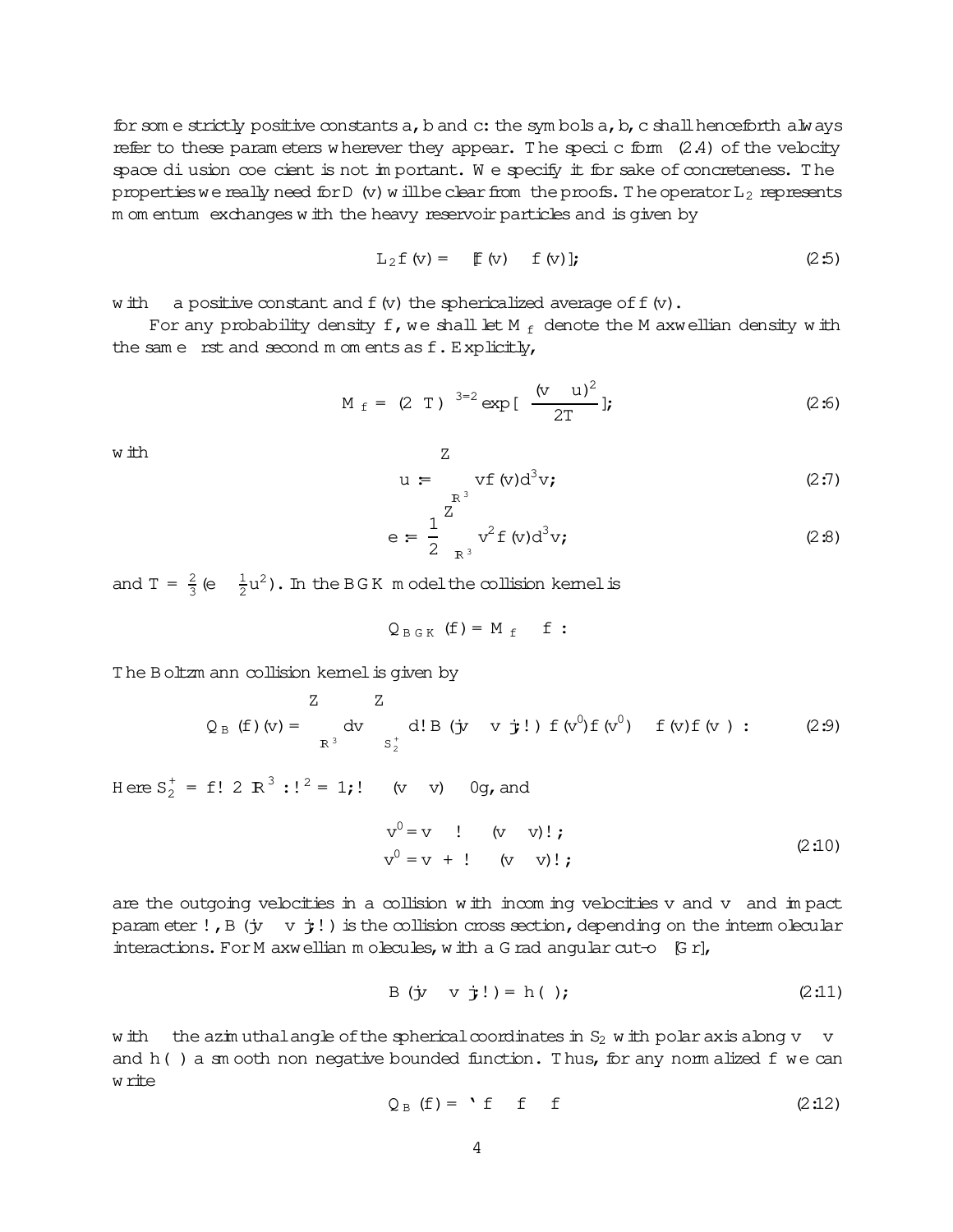w ith

f f(v) = 
$$
\frac{1}{2} \int_{\frac{1}{2}}^{2} dv \int_{0}^{2} d' \, du
$$
 h(t) jsin j f( $\theta$ )f (v<sup>0</sup>);  
\n $= \int_{0}^{2} d h(t) j \sin j > 0;$  (2:13)

W ith either Q<sub>BGK</sub> or Q<sub>B</sub> for the collision kemel in (2.1), this term tends to keep f close to M  $_f$ , and one could certainly expect this e ect to dom inate for sm all values of . Thus, form ally in the lim it as vanishes, f will actually equal  $M_f$  for all time t, and to keep track of its evolution, we need only keep track of u(t) and e(t).

U sing the prescription  $f = M_f$ , in the right side of (2.1), one easily evaluates the time derivative of the rst two m om ents of the so m odi ed  $(2.1)$ , to obtain form ally

$$
\frac{d}{dt} \quad \frac{d}{dt}(t) = F(\alpha(t); e(t)) \n\frac{d}{dt} \quad e(t) = G(\alpha(t); e(t))
$$
\n(2.14)

The functions F and G are given explicitly by

$$
F(u; e) = E \t u[ + c + a exp(u) \frac{1 + b}{(1 + b - )^{5-2}}];
$$
 (2:15)

where =  $T^{-1}$  and w =  $bu^2=2(1 + bT)$ . The tildes in (2.14) are to rem ind us that the equation is valid only when  $f = M_f$ .

Equations  $(2.14)$  represent the hydrodynam ical description of the gas. Our primary goal here is to show that such a description actually does hold for sm all, but positive, values of , i.e. that the interaction between the hydrodynam is and the non {hydrodynam is m odes does not destroy the picture involving only the hydrodynam icm odes. The following theorem enables us to do this.

Theorem 2.1. Let f be a solution of (2.1) with

f ( ; 0) =  $M_{f($  :0):

Then, for any xed integer  $k > 0$ , there is an  $_0 > 0$  and functions  $_1$  (),  $_2$  (), going to zero as  $\cdot$  0, depending only on a, b, c,  $\ddagger$  jand e(0), such that for  $\cdot$  0 the solution of  $(2.1)$  satis es

$$
\sup_{t \ge R^+} k f(t, t) M_{f(t, t)} k_{L^1(R^3)} \qquad 1 \qquad (2.17)
$$

and

$$
\sup_{t \ge R^+} k r^k f(\mathbf{t}) \mathbf{M}_{f(\mathbf{t})} k_{L^2(R^3)} \qquad 2 \text{ } (\text{)}
$$
 (2:18)

for  $k_0$ .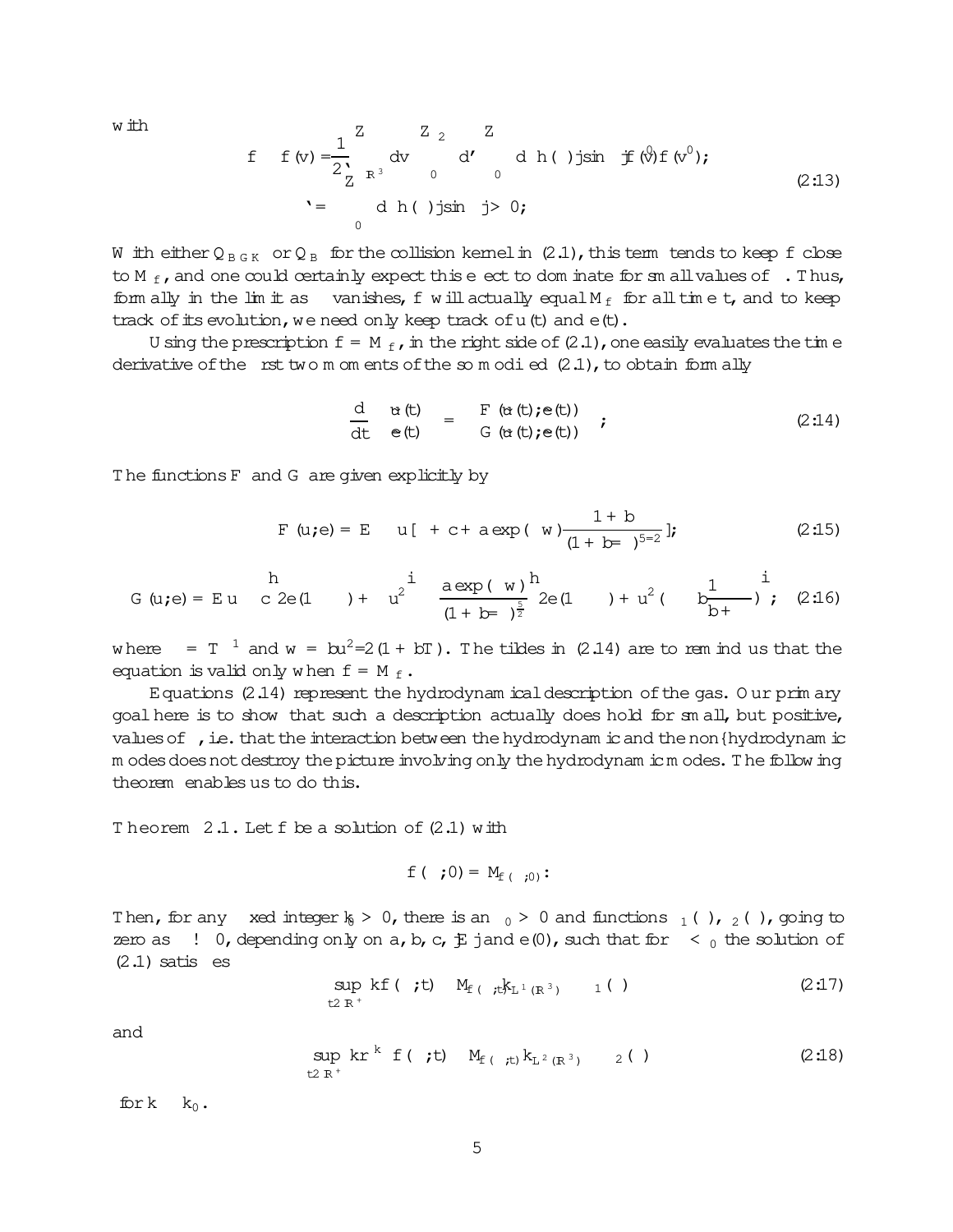R em ark: The assumption on  $f($ ; 0) is not essential: our methods allow us to easily modify the result to take into account an initial layer.

We shall use Theorem  $2.1$ , in the proof of Theorem  $2.2$  below, that if we compute u (t) and  $e(t)$  for a solution f of (2.1) satisfying the conditions of Theorem 2.1, then the m om ents of f w ill satisfy the equation,

$$
\frac{d}{dt} u(t) = F (u(t); e(t)) + (3i)^2
$$
\n
$$
= G (u(t); e(t)) + (3i)^2
$$
\n
$$
= G (u(t); e(t)) + (3i)^2
$$
\n
$$
= G (u(t); e(t)) + (3i)^2
$$
\n
$$
= G (u(t); e(t)) + (3i)^2
$$
\n
$$
= G (u(t); e(t)) + (3i)^2
$$
\n
$$
= G (u(t); e(t)) + (3i)^2
$$
\n
$$
= G (u(t); e(t)) + (3i)^2
$$
\n
$$
= G (u(t); e(t)) + (3i)^2
$$
\n
$$
= G (u(t); e(t)) + (3i)^2
$$

where F and G are the non {linear functions of u and e given by  $(2.15)$  and  $(2.16)$ , that arise in the  $= 0$  lim it, and (t) and (t) are bounded uniform ly in twith a bound independent of . O foourse they depend on the full solution  $f$  of  $(2.1)$ , but such estimates and a simple com parison argum ent will then lead to the following theorem, which says that the system  $(2.14)$  obtained in the  $\;$ !  $\;0$  lim it does give an accurate picture of the sm all regime.

Theorem 2.2 Let (u ; e ) be a stable xed point of the system (2.14) and let  $M_{(u)}$ , be the corresponding M axwellian density, with m om ents u and e. Then given any  $> 0$ , there is an greater than zero such that if  $f$  (; t) solves (2.1) with this value of and

kf ( ;0) 
$$
M_{(u,e)}( )_{E^{1}(R^{3})}
$$
 (2.20)

then

$$
kf \t ( ;t) M(u ,e ) ( )\underline{k}_{1 (R^{3})}
$$
 (2.21)

for all  $t = 0$ .

If, however, (u ;e) is not stable, then there exist a  $\geq 0$  so that for every  $\geq 0$ , there is a solution  $f(t)$  of (2.1) with M axwellian initial data satisfying

kf (**;**0) 
$$
M_{(u,ie)}
$$
 ( $)_{K^1(R^3)}$  ; (2.22)

but such that for some nite  $t > 0$ 

$$
kf \t ( ;t) M(u,e) ( })f1 (R3) : \t (2.23)
$$

The proof of these theorems, which are fairly complicated even for the simple BGK m odelwillbe given in the next sections.

The above theorem sallow us to rigorously prove that our kinetic system has multiple equilibria in certain ranges of the param eters that specify it. This is because of the following result concerning the \hydrodynam ic" system (2.14).

P roposition 2.3 There are choices of the parameters  $a$ ,  $b$ ,  $c$  and for which there are nonempty intervals  $(E_0; E_1)$  such that, if  $E_j$  is outside of the closed interval  $E_0; E_1$ , then there is unique stable xed point for the system  $(2.14)$ , while, if  $\ddot{E}$  j2  $(E_0, E_1)$  then there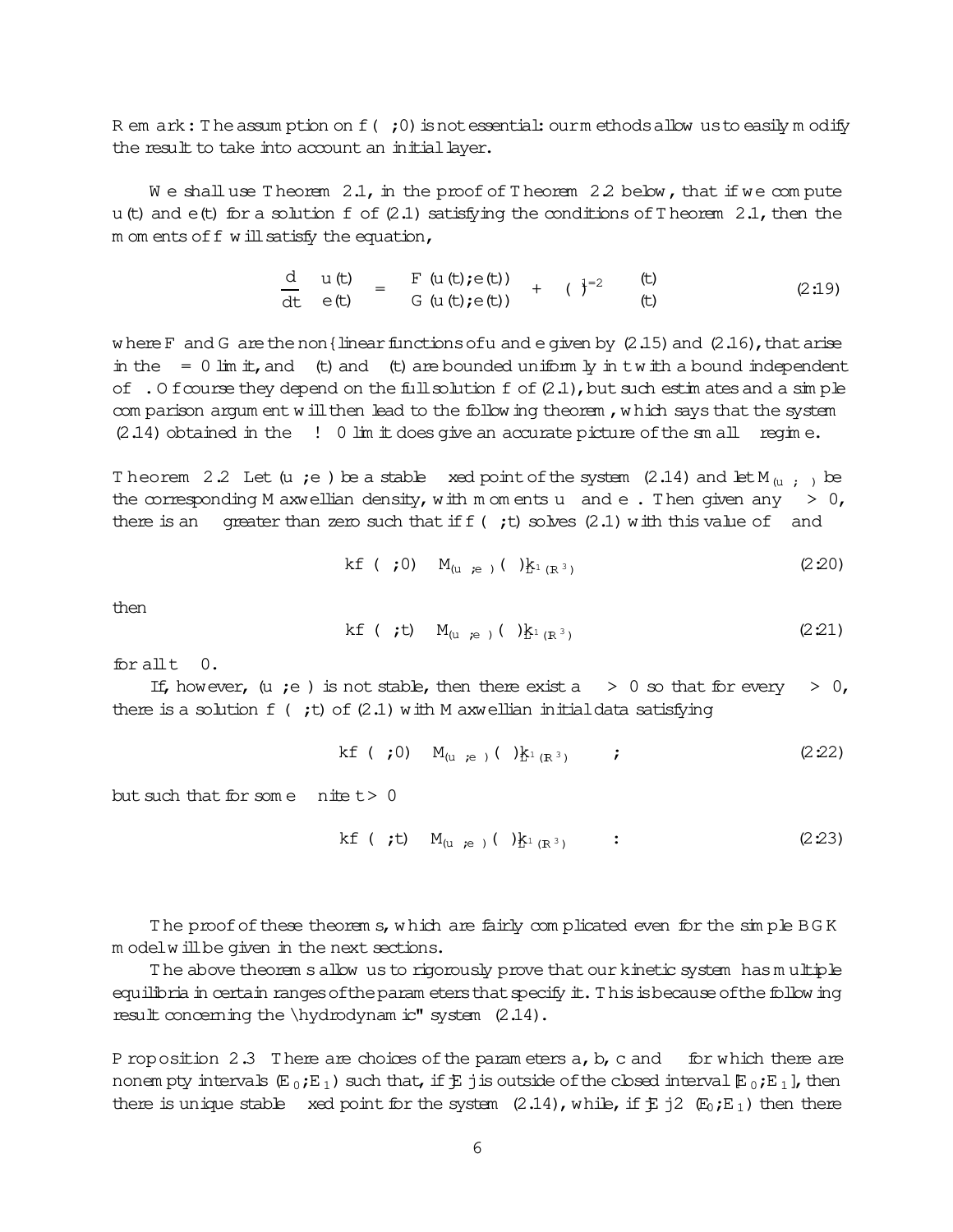are three xed points for the system  $(2.14)$ . M oreover two of them are stable and one is unstable.

Stability here is meant in the sense that the eigenvalues of the dierential have a strictly negative realpart.

The proof of Proposition 2.3 is an explicit calculation w hich we om it (see  $[7]$ ). However, to gain an intuitive understanding of w hy there should be m ultiple stable equilibria for certain param eter ranges, think of the  $= 0$  lim it of (2.1) as a constrained m otion on the \m anifold ofM axwellians". W ithout this constraint,w hich is generated by the collision kernel, the evolution would be the one ruled by the electric eld and the linear operator L. C learly, this evolution has an unique attracting xed point, which, for  $a > 0$ , is not M axwellian. W hat happens is that there are one orm ore places on the non-linear constraint m anifold that are locally closest to the attracting point of the unconstrained system. Each of these is a stable equilibrium for the constrained evolution. A sthe param eters are varied, the position of the unconstrained xed point relative to the m anifold of M axwellians varies, and w ith this variation in geom etry, the num ber of locally closest points varies.

Them ain physical issues regarding thism odelare sttled at this point: We have proved the existence of the multiple stable equilibria at the kinetic level  $\{\text{sm all, but positive}\}$  $\{$  that had been found and investigated in [7] at = 0. M oreover, we rem ind the reader that we do not know how to establish such a result using conventional expansion m ethods: the diculty being that if E is not sm all, and hence possibly out of the range where m ultiple equilibria exist for  $(2.14)$ , we only know how to prove  $(2.21)$  locally in tim e. This is insu cient to show that for sm allenough, one never wanders far from any M  $_{(u, e)}$ w ith  $(u ; e)$  stable for  $(2.14)$ . W hile the entropy m ethods we use do let us do this for arbitrary E, there are several ner question that one could ask, but for which we have only incom plete answers.

First, one can ask w hether or not there is an actual stationary solution inside the invariant neighborhoods that we have found of the M  $_{(u,ie)}$ , and second, once one know s that stationary solutions exist, one can ask w hether or not solutions actually tend to converge to one of these stationary solutions as t tends to in nity.

The rst question we can answer com letely only in the BGK case. The positive answer is given by:

### T heorem 2.4

Let  $Q = Q_{B G K}$  and  $a > 0$ . Then for each xed point of (2.14) there is exactly one stationary solution of eq.  $(2.1)$ . This solution lies in a suitably sm all neighborhood of M u  $_{\rm H}$  ie , the M axwellian corresponding to (u ;e), and it inherits the stability properties of the hydrodynam ical xed point.

For the Boltzm ann kernelwe have only a partial result that is reported in Section 8. A lso on the question of convergence we have only very partial results. These are reported in Section 9, where the diculties are explained as well. But though it would be desirable to have a m ore complete resolution of these issues, they are not central to establishing that the kinetic system s does actually have the several stable regim es that one sees in the lim iting \hydrodynam ic" equations.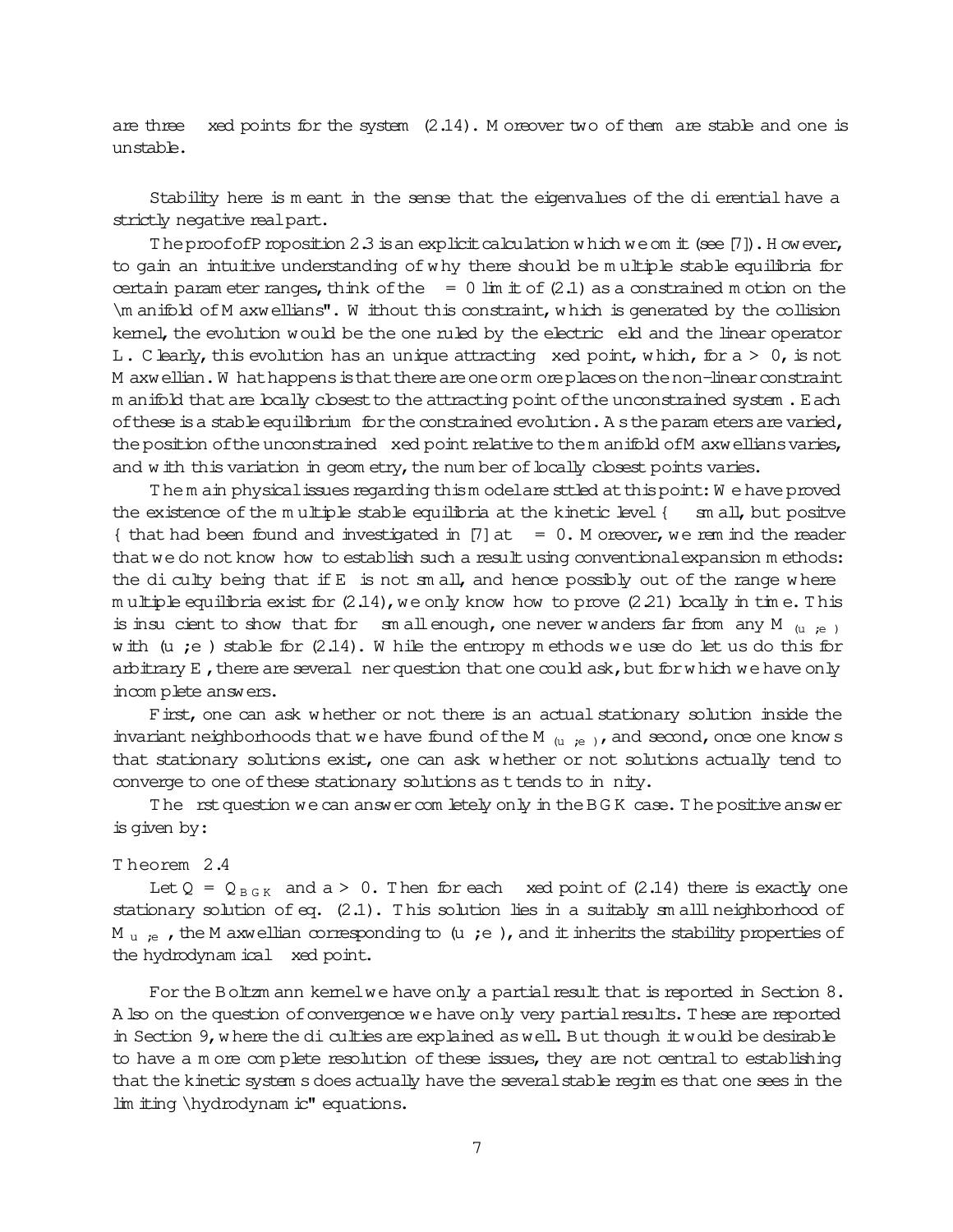T he proofs are organized as follow s. In Section 3 we prove m om ent bounds. Section 4 contains the proof of two \interpolation inequalities". The rst of these will be used to obtain a{priorism oothness bounds in Section  $5$ . The second w illbe used to transform the sm oothness bounds of Section 5 into a lower bound on the variance of our density. The sm oothness requires Sobolev estim ates for the collision kernel, which are straightforward for  $Q_{B G K}$ , while for  $Q_B$  they rely on som e recent results [13], which we sim ply state here. H aving assembled these m om ent, sm oothness and interpolation bounds, we can use a key entropy production inequality for  $Q_B$  proved in [11]. The analogous inequality for  $Q_{B G K}$ is proven in a sim pler way in Section 6. T his is used to get quantitative bounds on the tendency of the collision operator to keep the density nearly M axwellian. W hat we obtain directly is  $L^1$  controlon the dierence between f and M  $_f$  , but the sm oothness bounds together w ith the interpolation bounds allow s us to obtain control in stronger norm s. Section 7 contains the proofs of the T heorem s 2.1 and  $2.2$ , w hich, given the lem m as, are quite short. Section 8 is devoted to the proof of existence of stationary solutions, In section 9 we discuss the tendancy toward these stationary solutions.

## 3. M om ent B ounds

In this section we establish a {priorim om ent bounds for solutions of  $(2.1)$ . In estim ating the evolution of the m om ents, we shall use one set of methods to treat the eects of collisions, and another set to treat everything else. Thus it is natural to rew rite  $(2.1)$  as

$$
\frac{\theta}{\theta t} f (v, t) = L f (v, t) + \frac{1}{Q} (F) (v, t)
$$
 (3.1)

where  $Lf = E \r f + Lf$ .

 $R$  W e shall use the standard \bracket notation" notation for averages: h it denotes  $I_{R<sub>3</sub>}$  (v)f(v;t)d<sup>3</sup>v for any positive or integrable function.

Throughout this paper,  $K$  w ill denote a com putable constant that depends at m ost on the electric eld E, the param ters  $a, b, c$  and specied in  $(2.4)$ , and w here indicated, also on the fourth m om ent of the initial distribution: hj $r^4_1$ io. The constant w ill, however, change from line to line.

In these term s, the m ain result of this section is:

Theorem 3.1 Let f denote a solution to  $(2.1)$ . Then for  $Q = Q_B$  or  $Q = Q_{B G K}$ , we have

$$
h\dot{y}\dot{J}^4\dot{u}_t
$$
  $h\dot{y}\dot{J}^4\dot{u}_0 + K$ :

N ote that by Jensen's inequality, this im ediately controls all low er order m om ents as well. The rst step, however, is to directly conrol the second m om ents.

Lem m a  $3.2$  Let f denote a solution to  $(2.1)$ . Then for both choices of the collision kernel  $Q$ , we have

$$
hy^2 i_t \t hy^2 i_0 + K \t(3.2)
$$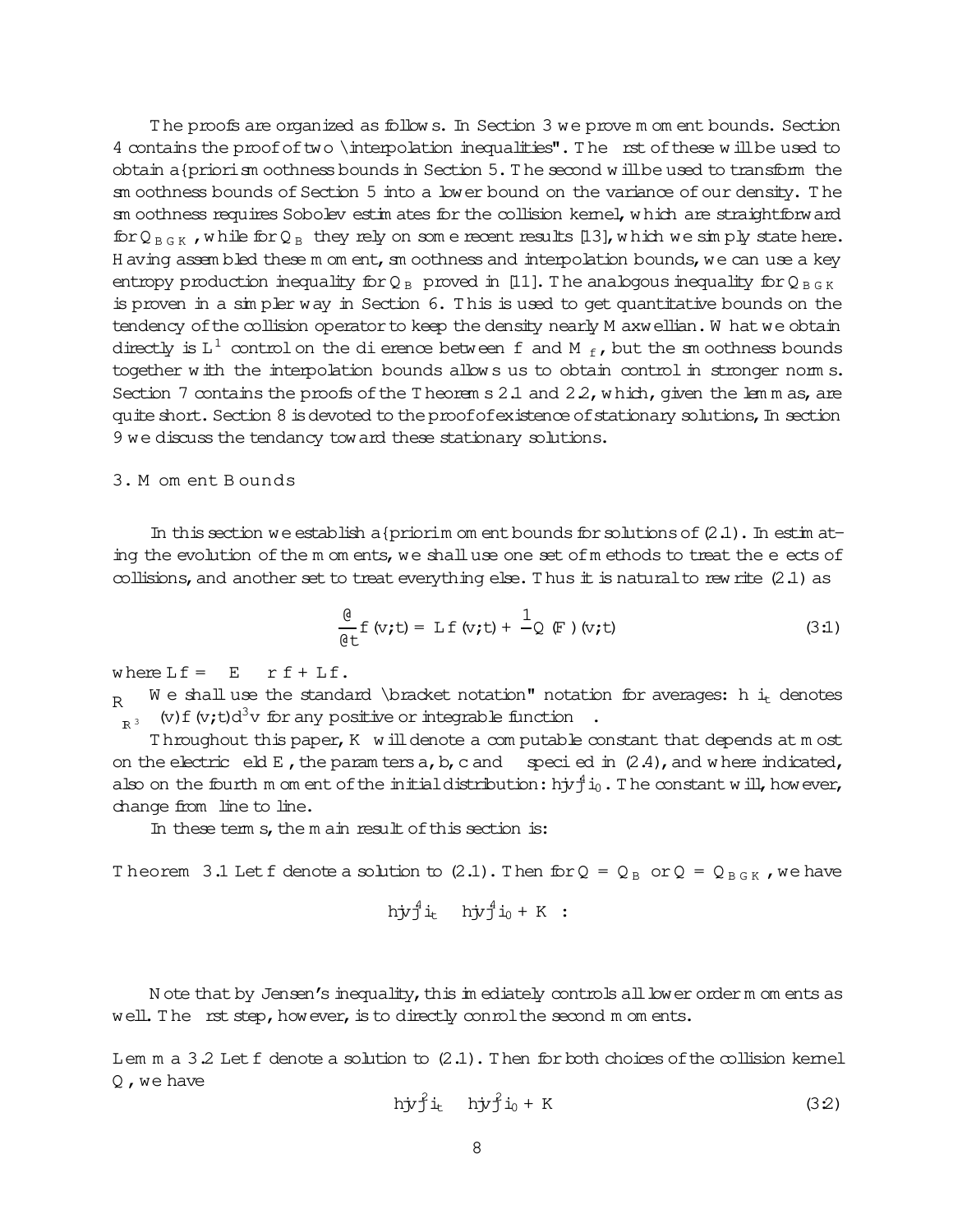P roof: Since hj $\hat{f}$  it is a collision invariant, and R  $v^2L_2fd^3v = 0$ ,

$$
\frac{d}{dt} h j v f i_t = \int_{R^3}^{Z} j v f L f (v, t) d^3 v
$$
  
+ 2E h x i 2 D (v) M (v) v r  $\frac{f (v, t)}{M (v)}$  d<sup>3</sup>v =  
2E h x i + 6h b i + 2 (v r D) h (v r D<sub>t</sub>) i 2h b j t j i<sub>t</sub>

N ow observe that

$$
(v r D) 0 \t(3:3)
$$

and that

$$
C \quad D \quad (a + c) \tag{3.4}
$$

for all  $v$ . Finally, by Jensen's inequality,

$$
\frac{1}{2} \mathbf{w} \mathbf{u} + \mathbf{w} \mathbf{v} \mathbf{v} + \mathbf{w} \mathbf{v} \mathbf{v} + \mathbf{w} \mathbf{v} \tag{3.5}
$$

These facts, com bined w ith the previous calculation, yield the estim ate

$$
\frac{d}{dt}h\dot{y}\dot{f}\dot{i}_{t} \qquad 2ch\dot{y}\dot{f}\dot{i}_{t} + 6(a+c) + 2\ddot{f}j\dot{h}\dot{y}\dot{f}\dot{i}_{t} \qquad ^{1=2}
$$

Straightforward estim ation now leads to

$$
\frac{d}{dt} h j y j \dot{f} i_t \quad ch j y j \dot{f} i_t + K :
$$

Then  $(3.2)$  in turn follows from the fact that any solution of the dierential inequality  $x(t)$  cx(t) + K satis es x(t) x(0) + K =c.  $\Box$ 

W e next parley these bounds into bounds on the fourth m om ents; i.e., hjv $^4$ i $_{\rm t}$ . Since h $\mathrm{i} \mathrm{j} \mathrm{f}$  is not a collision invariant, these depend on the particular collision kernel under consideration.

Lem m a 3.3 Let  $Q = Q_{B G K}$ . Then for any density f, Z  $\mathbb{R}^3$  $\dot{y}^4$ Q (f)d<sup>3</sup>v (160=3) h $\dot{y}^2$ i<sub>t</sub><sup>2</sup> h $\dot{y}^4$ i<sub>t</sub>

P roof: By an easy calculation,

Z  
\n
$$
\dot{y}
$$
 hvi<sub>t</sub>  $\frac{4}{J}M_f(v)d^3v =$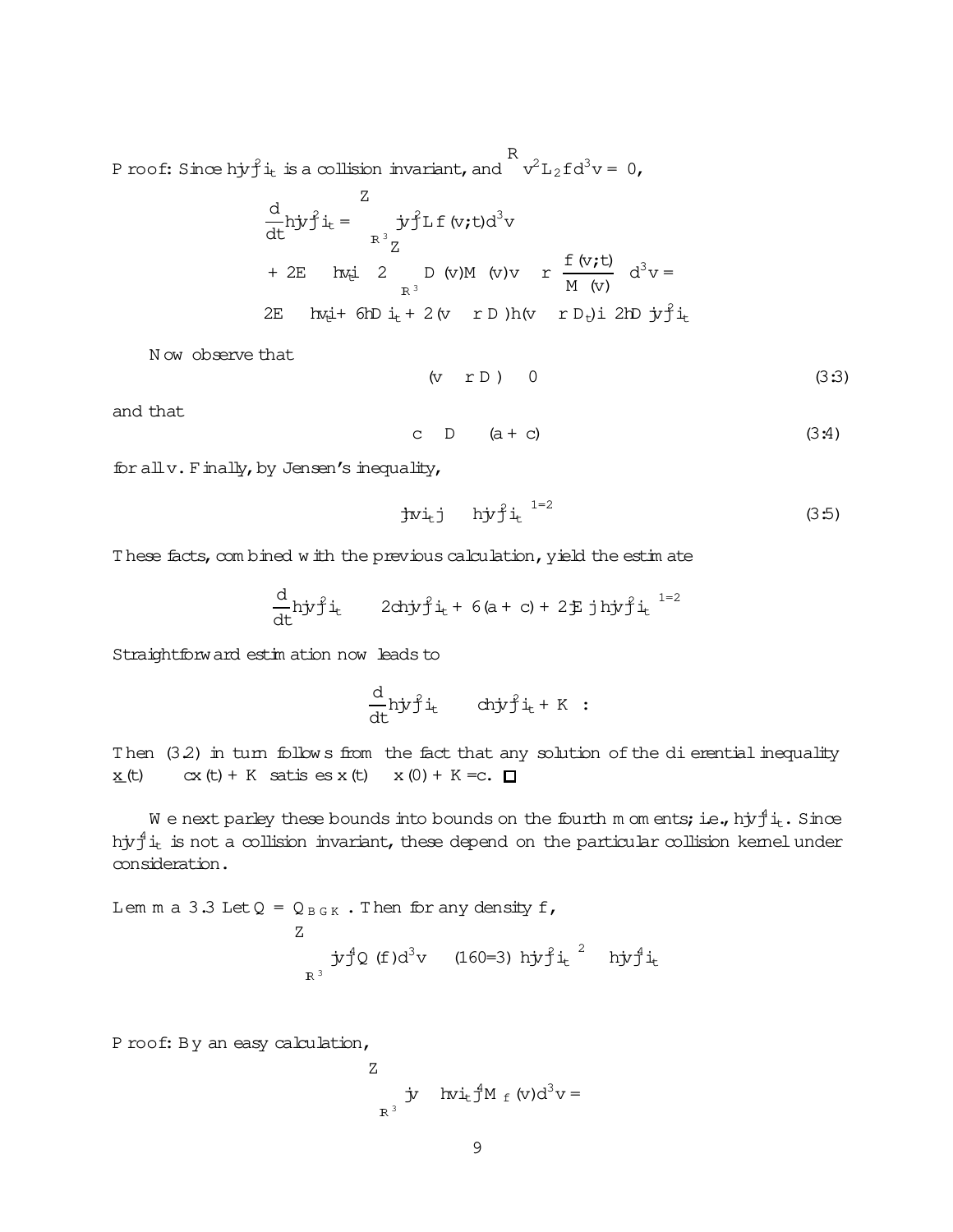Z  
(5=3) 
$$
\frac{z}{R^3}
$$
 iv  $hvi_{t} \hat{f}M_{f}(v)d^{3}v = (5=3)hji$   $hvi_{t} \hat{f}i_{t}^{2}$ 

Next,note that  $\rm{y}$ j  $\rm{y}$  hvi<sub>t</sub> j+  $\rm{j}$ wi<sub>t</sub> j and thus,  $\rm{j}$ vj $\rm{j}^4$  16( $\rm{j}$ v hvi $\rm{y}$ j $\rm{d}^4$ +  $\rm{j}$ wi<sub>t</sub> j $\rm{j}^4$ . Combining this and Jensen's inequality as in  $(3.5)$  w ith the above, we have

Z  
<sub>R<sup>3</sup></sub> 
$$
\dot{y}_1^4 M_f(v) d^3 v
$$
 (160=3)  $h \dot{y}_1^2 \dot{t}_t^2$ :

The result now follow s directly from the form of Q  $(f)$ .  $\Box$ 

Lem m a 3.4 Let  $Q = Q_B$ . Then there are positive constants  $c_1$  and  $c_2$  such that for any density f, Z

$$
\int_{\mathbb{R}^3} \dot{y} \dot{f}^4 Q \text{ (f)} d^3 v \quad c_1 \, h \dot{y} \dot{f} i_t \quad c_2 h \dot{y} \dot{f}^4 i_t
$$

P roof: T he result follow s once we prove that

Z

$$
d^3v\dot y\hskip 0.8pt J^4f\quad f\ (v)\quad \ (\text{ }\quad \hbox{g)}\hbox{h}\dot y\hskip 0.8pt J^4\dot t_t+c_1\hskip 1mm h\dot y\hskip 0.8pt f\dot t_t\hskip 0.8pt^2\colon
$$

To check this, let  $\frac{1}{1}$  and  $\frac{2}{1}$  denote the projection in the direction ! and the complem entary projection respectively. Then we can write v as

$$
v = \quad v + \quad \frac{?}{0} v^0;
$$

and

$$
\dot{y}\, \hat{j} = j \, \text{ or } \hat{j} + j \, \text{ or } \, v^0 \, \hat{j}:
$$

H ence

$$
\dot{y}\, \, \stackrel{4}{J} = \; \dot{J} \, \, \, \, v \, \, \stackrel{4}{J} + \; \dot{J} \, \, \stackrel{?}{\circ} \, v^0 \, \stackrel{4}{J} + \; 2 \, \dot{J} \, \, \, v \, \, \stackrel{9}{J} \, \dot{J} \, \, \stackrel{?}{\circ} \, v^0 \, \stackrel{2}{J}:
$$

A veraging on  $S_2$  we get

Z  
\nd! B (y v j!) [j 
$$
v \frac{4}{J} + j \frac{2}{3}v^0 \frac{4}{J} = jv \frac{4}{J}
$$
 d jsin  $\frac{1}{J}$  ( ) [cos<sup>4</sup> + sin<sup>4</sup> ]  
\nZ  
\n= jy<sup>4</sup>/<sub>3</sub> 2 d jsin  $\frac{1}{J}$  ( ) cos<sup>2</sup> sin<sup>2</sup> jy<sup>4</sup>/<sub>3</sub> ( )  
\n= jy<sup>4</sup>/<sub>3</sub> 2 d jsin  $\frac{1}{J}$  ( ) cos<sup>2</sup> sin<sup>2</sup> jy<sup>4</sup>/<sub>3</sub> ( )  
\n= jy<sup>4</sup>/<sub>3</sub> 2 d jsin  $\frac{1}{J}$  ( ) cos<sup>2</sup> sin<sup>2</sup> jy<sup>4</sup>/<sub>3</sub> ( )

 $\Box$ 

P roof of T heorem  $3.1:$  C alculating as before, we have: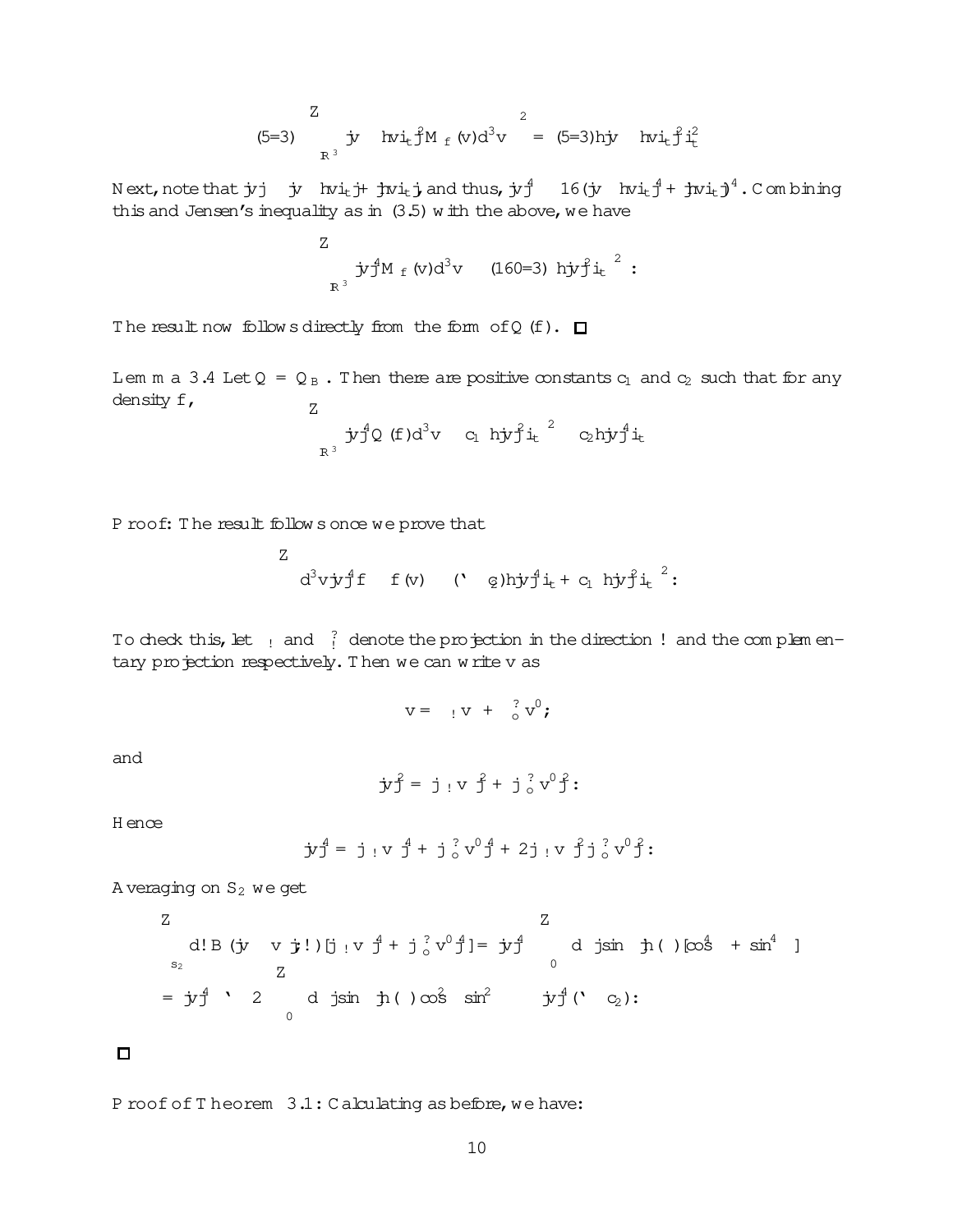$$
\frac{d}{dt} h \dot{y} \dot{y}^{4} \dot{1}_{t} = \int_{R^{3}}^{Z} \dot{y}^{4} L f (v, t) d^{3} v + \frac{1}{R^{3}} \dot{y} \dot{y}^{4} Q (f) (v, t) d^{3} v =
$$
\n4E  $h \dot{y}^{2} \dot{y} \dot{1}_{t} + 4 \int_{R^{3}}^{D} U(M(V) \dot{y}^{2} v) r \frac{f (v, t)}{M(V)} d^{3} v + \frac{1}{R^{3}} \dot{y} \dot{y}^{4} Q (f) d^{3} v =$ \n4E  $h \dot{y}^{2} \dot{y} \dot{1}_{t} + 12 h \dot{y} \dot{y}^{2} D \dot{1}_{t} + 4 (\dot{y} \dot{y}^{2} v) r D) h (v r D_{t}) i 2 h D \dot{y} \dot{1} \dot{1}_{t} + \frac{1}{R^{3}} \dot{y} \dot{1}^{4} Q (f) d^{3} v =$ \n
$$
\vdots
$$

We now estimate using (3.3) and (3.4) just as in the proof of Lemma 3.2, together w ith Lemmas 3.3 and 3.4, to control the collision term. Note that once again  $L_2$  makes no contribution.) The result is

$$
\frac{d}{dt} h j v_j^4 i_t
$$
\n4E j h j v j^4 i\_t <sup>3=4</sup> + 12 (a + c) h j v j^4 i\_t 4d n j v j^4 i\_t + <sup>1</sup> c<sub>1</sub> h j v j^4 i\_t <sup>2</sup> c<sub>2</sub> h j v j^4 i\_t :

Next, by Lemma 3.1 together with Jensen's inequality, we know that  $12(a + c)$ hj $r_1^2$ it is bounded above by a universal constant plus  $hyf_{i_0}^{q}$   $\frac{1}{1-z}$ . Thus, if we introduce the scaled tim e param eter

$$
= (1= )t;
$$

and de ne x() =  $h\dot{y}\dot{\uparrow}i$ , we have that x() satis es a di erential inequality of the form

$$
\underline{x}(\ )\qquad x\ (\ )+K
$$

from which the result follows.  $\square$ 

4. Interpolation inequalities

The lemm as in this section are several interpolation inequalities related to the familiar G agliardo {N irenberg inequalites, but with some special features adapted to our applications. The inequality of Lemma  $4.2$  is the most novel and interesting of these.

Lem m a 4.1 Let  $f \nvert 2 L^1(\mathbb{R}^3)$ . Then there is a universal constant C such that if f has a square integrable distributional Laplacean, then f has a square integrable gradient, and

Sim ilarly, there is a universal constant C such that if  $2f$  is square integrable, then f is also square integrable, and

$$
k f k_2 C k f k_1^{4=11} k^{2} f k_2^{7=11}
$$
 (4.2)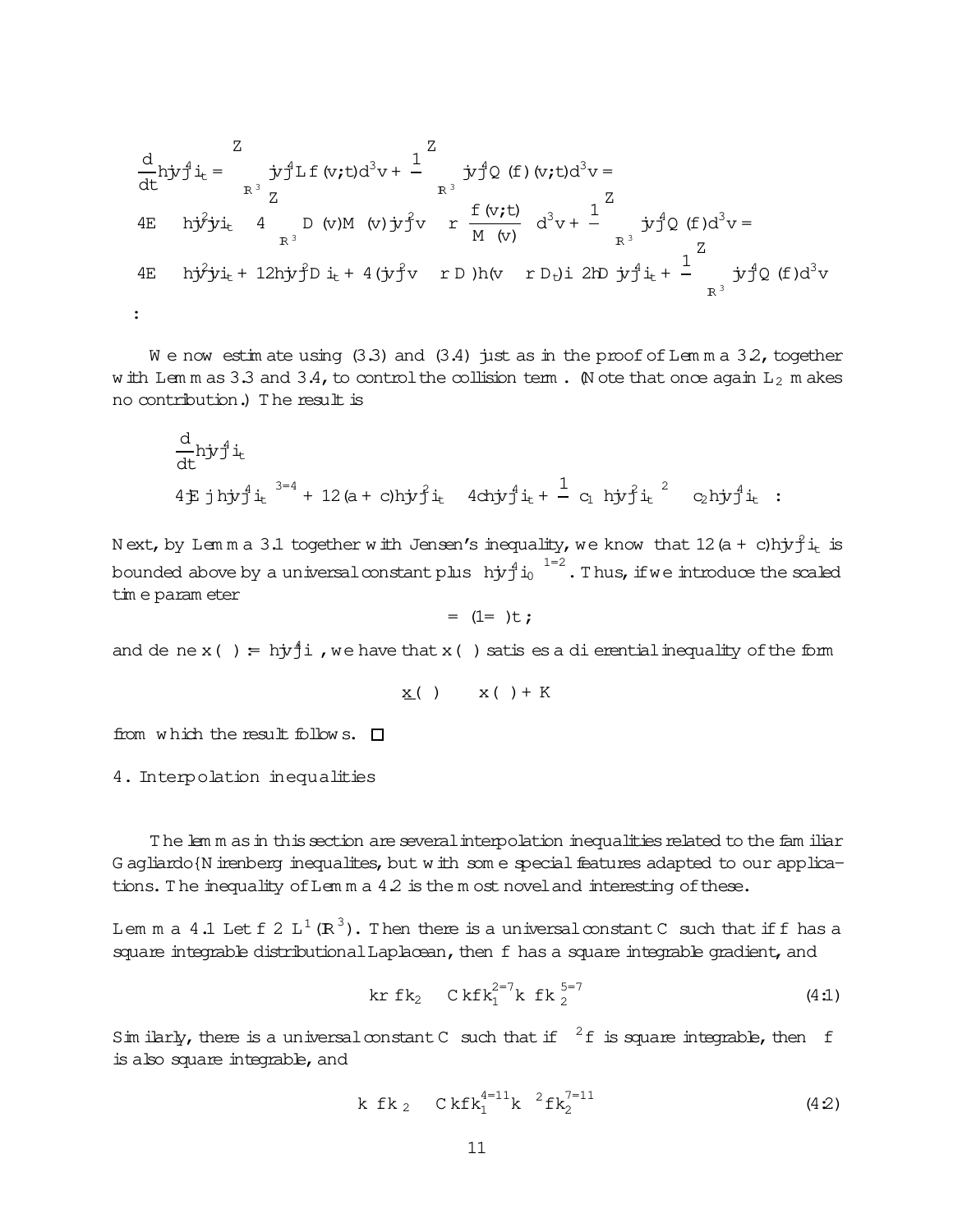P roof: Taking Fourier transform s, we have

z  
\nkr 
$$
fk_2^2 = pf \nleftrightarrow p \hat{f} \hat{f}(\rho) \hat{f} d^3 p =
$$
  
\nz  
\n $pf \hat{f} \hat{f}(\rho) \hat{f} d^3 p + pf \hat{f} \hat{f}(\rho) \hat{f} d^3 p$   
\n $z$   
\n $CR^5 kfk_1^2 + R^2$   
\n $pf \hat{f} \hat{f}(\rho) \hat{f} d^3 p$   
\n $CR^5 kfk_1^2 + R^2 k fk_2^2$ 

w here the com putable constant C changes from line to line. O ptim izing over R now yields  $(4.1)$ . The proof of  $(4.2)$  is done in the same way.  $\Box$ 

The next inequality is sim ilar in e ect to an \uncertainty principle". We shall use it to obtain uniform lower bounds on the variance of our density f.

Lem m a 4.2 Let f 2 L $^{1}$  (R $^{3}$ ), and suppose that f has a square integrable distributional gradient. Then there is a universal constant C such that

Z  
\n
$$
\frac{Z}{R^3}
$$
  $\frac{Z}{V}$   $\frac{Z}{V}$   $\frac{Z}{V}$   $\frac{Z}{V}$   $\frac{5=9}{5=9}$   $(4.3)$ 

P roof: The right side of  $(4.3)$  is decreased w hen we replace f by its spherically symm etric decreasing rearrangem ent, while the left side is unchanged. We m ay therefore assume w ithout loss of generality that f is spherically sym m etric and radialy decreasing. Now x  $R > 0$ , and de ne g(v) = f(v) for  $\dot{\gamma}$  R, and g(v) = 0 otherw ise. De ne h by  $f = g + h$ . N ow clearly,  $Z$ 7

$$
\begin{array}{cccc}\nh \text{ (v)}d^3v & R & ^2 & \dot{y}f f \text{ (v)}d^3v : \\
R^3 & & & \dot{y} \dot{y}R\n\end{array}
$$

A lso,

 $\overline{z}$ 

$$
q(v)d^{3}v = \n\begin{array}{ccc}\n & \text{if } (v) \text{ if } (R) \text{ if } (R) \text{ if } (R) \text{ if } (R) \text{ if } (R) \text{ if } (R) \text{ if } (R) \text{ if } (R) \text{ if } (R) \text{ if } (R) \text{ if } (R) \text{ if } (R) \text{ if } (R) \text{ if } (R) \text{ if } (R) \text{ if } (R) \text{ if } (R) \text{ if } (R) \text{ if } (R) \text{ if } (R) \text{ if } (R) \text{ if } (R) \text{ if } (R) \text{ if } (R) \text{ if } (R) \text{ if } (R) \text{ if } (R) \text{ if } (R) \text{ if } (R) \text{ if } (R) \text{ if } (R) \text{ if } (R) \text{ if } (R) \text{ if } (R) \text{ if } (R) \text{ if } (R) \text{ if } (R) \text{ if } (R) \text{ if } (R) \text{ if } (R) \text{ if } (R) \text{ if } (R) \text{ if } (R) \text{ if } (R) \text{ if } (R) \text{ if } (R) \text{ if } (R) \text{ if } (R) \text{ if } (R) \text{ if } (R) \text{ if } (R) \text{ if } (R) \text{ if } (R) \text{ if } (R) \text{ if } (R) \text{ if } (R) \text{ if } (R) \text{ if } (R) \text{ if } (R) \text{ if } (R) \text{ if } (R) \text{ if } (R) \text{ if } (R) \text{ if } (R) \text{ if } (R) \text{ if } (R) \text{ if } (R) \text{ if } (R) \text{ if } (R) \text{ if } (R) \text{ if } (R) \text{ if } (R) \text{ if } (R) \text{ if } (R) \text{ if } (R) \text{ if } (R) \text{ if } (R) \text{ if } (R) \text{ if } (R) \text{ if } (R) \text{ if } (R) \text{ if } (R) \text{ if } (R) \text{ if } (R) \text{ if } (R) \text{ if } (R) \text{ if } (R) \text{ if } (R) \text{ if } (R) \text{ if } (R) \text{ if } (R) \text{ if
$$

Now, since f is m onotone,

Z  
\n
$$
\dot{y}^2 f(v) d^3 v
$$
 f (R)  $\dot{y}^2 f d^3 v = f (R) (4 =5)R^5$ :  
\n $\dot{y} \dot{y} R$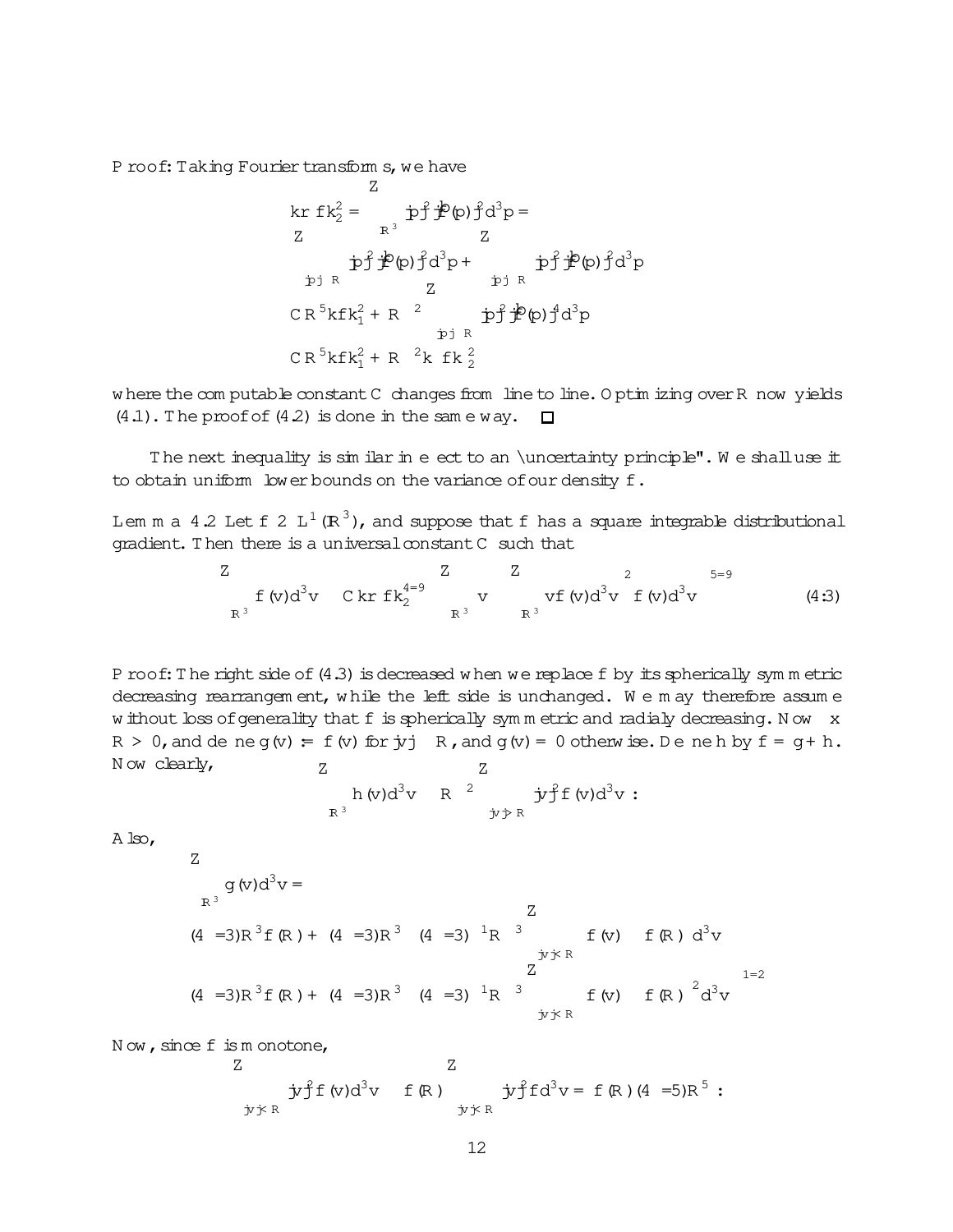Then, w ith denoting the principle eigenvalue for the D irichlet Laplacean in the unit ball, we have that

Z jvj< R f(v)  $f(R)$   $^{2}d^{3}v$   $R^{2}$ <sup>1</sup> Z jvj< R  $r f (v) f (R) \frac{2}{d^3} v R^2 \frac{1}{kr} f k_2^2$ :

C om bining the above, we have

Z  
\n
$$
f (v) d^3 v
$$
 C kr f k<sub>2</sub>R<sup>5=2</sup> + R<sup>2</sup> jy f (v)d<sup>3</sup>v  
\nR<sup>3</sup>

O ptim izing over R yields the result.  $\square$ 

### 5. Sm oothness bounds

The purpose of this section is to establish a{priorism oothness bounds for solutions of  $(2.1)$ . The m ain result is the the following: Theorem 5.1 Let f be a solution of (2.1) such that kr f ( ; 0) k is nite. Then, if Q =  $Q_{B G K}$ , there is a constant K such that

$$
\text{kr } f \left( \begin{array}{ll} t \\ t \end{array} \right) \underline{k} \quad K \quad 1 + \text{kr } f \left( \begin{array}{ll} t \\ t \end{array} \right) \underline{k} \tag{5.1}
$$

for allt > 0. Sim ilarly, suppose that  $k \in \{1, 20\}$  is nite. Then there is a constant K such that

$$
k f ( ;t)k_2 K 1 + k f ( ;0)k_2
$$
 (52)

for allt> 0.

If Q =  $Q_B$  the same results hold provided kf( ;0)  $M_{f($  ;0 $k_1$  and are both su ciently sm all.

R em ark: The sm allness condition on kf( ;0)  $M_{f($ ,  $i,K_1$  poses no problem here since we are avoiding an initial layer by assuming that f( ; 0) =  $M_{f($  ;0). H owever, it seem slikely that  $\pm$  would be strightforward to include an inital layer analysis, and to dispense w ith this condition { even the present proof does not require kf( ;0)  $M_{f($  ;0k<sub>1</sub> to be particularly sm all.

P roof: O nce again, we write  $(2.1)$  in the form  $(3.1)$ . Then dierentiating, and integrating by parts, we have

$$
\frac{d}{dt}kr f (t) \hat{k} = 2 \int_{R^3}^{Z} f (v, t) \frac{\theta f (v, t)}{\theta t} d^3 v =
$$
\n
$$
Z = Z
$$
\n
$$
2 \int_{R^3} f (v, t) L f (v, t) d^3 v = 2 \int_{R^3}^{Z} f (v, t) Q (f) (v, t) d^3 v =
$$

A s w ith the m om ent bounds, we begin by estim ating the individual contributions to the L term.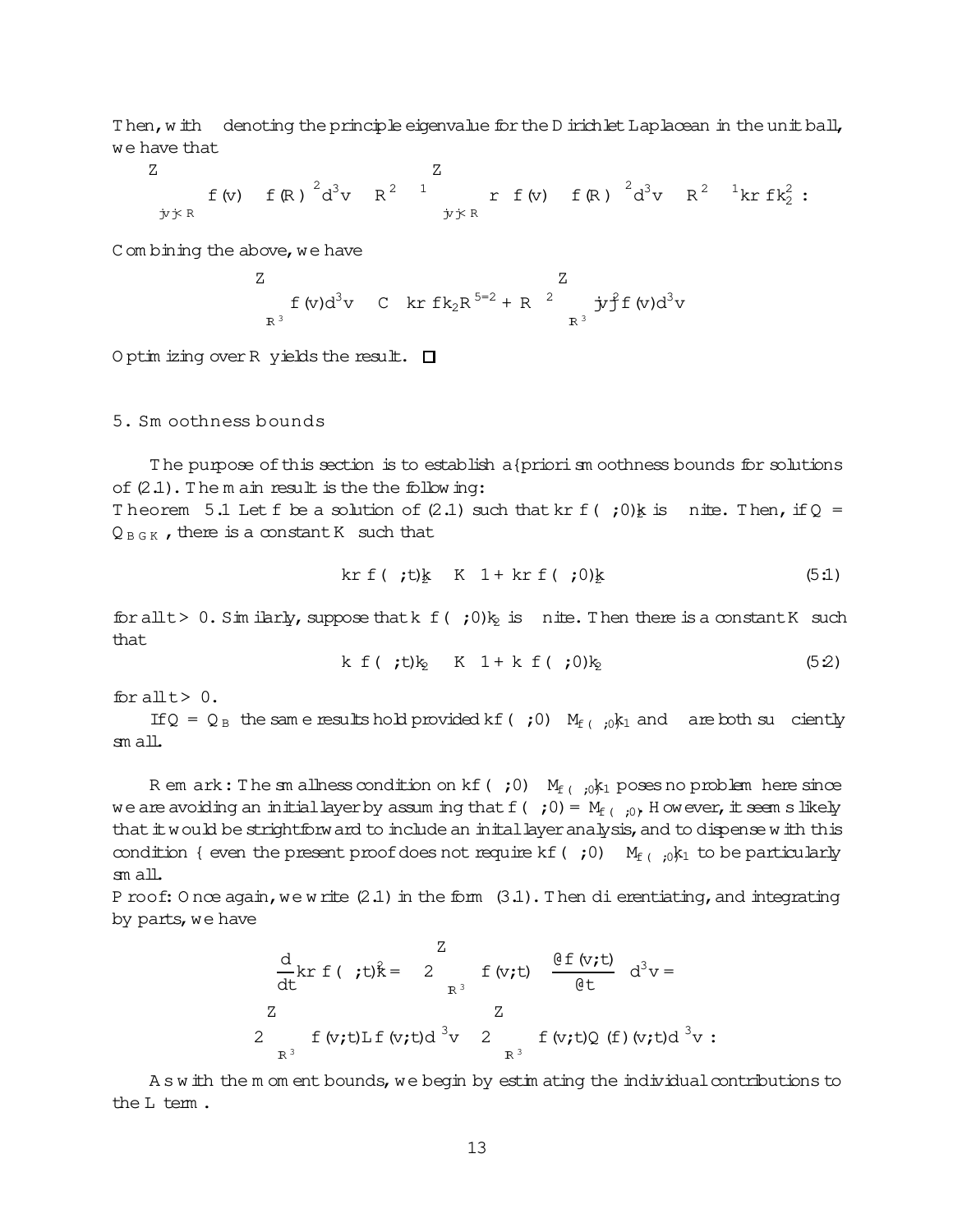Lem m a 5.2 There is a universal constant K so that for all solutions f of  $(2.1)$ ,

$$
\begin{array}{ll}\nZ \\
2 & f (v, t) \text{L} f (v, t) d^{3}v \\
\text{R}^{3}\n\end{array}
$$

for allt 0

First,2E R  $F_{R^3}$  fr fd  $v = 0$ . N ext, 2 Z  $R^3$ f  $r D$   $r f) \frac{\partial}{\partial v} =$ Z  $R^3$  $\dot{\textbf{r}}$  f  $\hat{\textbf{f}}$  ( D  $\dot{\textbf{p}}$  <sup>3</sup> v (a + c)kr f k<sub>2</sub><sup>2</sup>

N ow, repeatedly integrating by parts:

Z  
\n
$$
z^{R^{3}}
$$
\n
$$
z^{R^{3}}
$$
\n
$$
z^{R^{3}}
$$
\n
$$
z^{R^{3}}
$$
\n
$$
z^{R^{3}}
$$
\n
$$
z^{R^{3}}
$$
\n
$$
z^{R^{3}}
$$
\n
$$
z^{R^{3}}
$$
\n
$$
z^{R^{3}}
$$
\n
$$
R^{3}
$$
\n
$$
R^{3}
$$
\n
$$
R^{3}
$$

w here we have once again used (3.3). This gives us a bound of the form

$$
\begin{array}{ccc}\nZ & & \\
2 & f & r D & vfd^3v & K k f k_2^2 : \\
\end{array}
$$

 $W$  e now use a standard interpolation inequality, the N ash inequality:

$$
k f k_2 \quad C k r f k_2^{3=5} k f k_1^{2=5}:
$$

This allow susto elim inate kfk<sub>2</sub> in favor of kr fk<sub>2</sub>, the quantity of interest, and kfk<sub>1</sub>, the conserved quantity.

2 Z IR <sup>3</sup> f r D vfd <sup>3</sup>v K kr fk 6=5 <sup>2</sup> kfk 4=5 <sup>1</sup> : Z

N ext:

Z

2 f D v r f d<sup>3</sup>v = 
$$
\dot{r}
$$
 f f r (D v) d v K kr f k<sup>2</sup>

be bounded is  $\|2\|_{\mathbb{R}^3}$  fD f. However, integrating by parts, we obtain term sidentical to term s that we have already bounded.

The dissipation term is bounded using Lem m a 4.1 as follows:

Z  
\n2 D ( f) 
$$
{}^{2}d^{3}v
$$
 2ck fk<sup>2</sup><sub>2</sub>  
\nR<sup>3</sup>  
\nK kr fk<sup>14=5</sup><sub>2</sub>kfk<sub>1</sub><sup>4=5</sup> = K kr fk<sup>14=5</sup><sub>2</sub>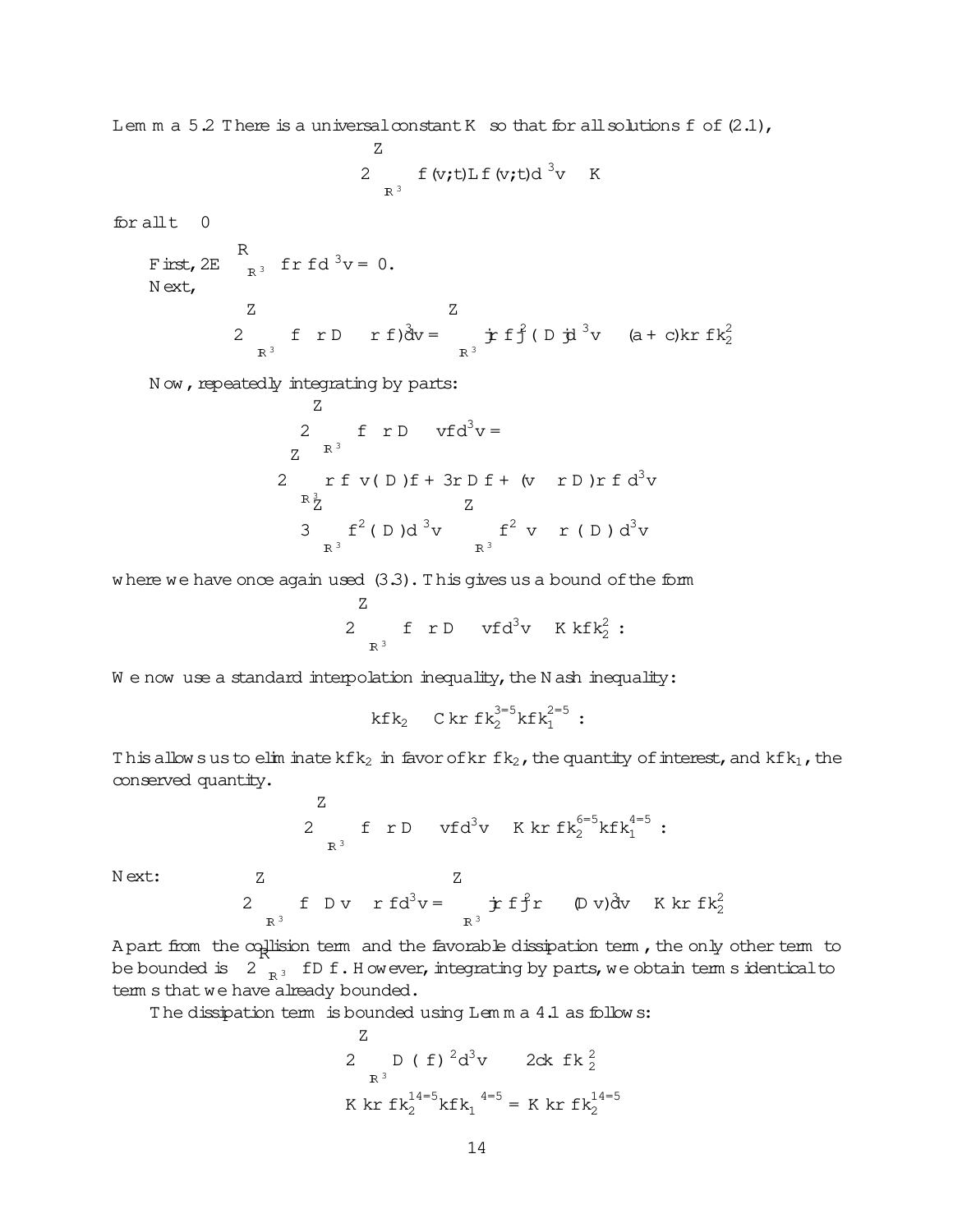since 
$$
kfk_1 = 1
$$
 for all  $tm$  es.t.  
\nThus,  $w$   $tm$  x() :=  $kf$  ( ;  $k/k$  we have established  
\n $Z$   
\n $2 \int_{R^3} f(v; t) L f(v; t) d<sup>3</sup>v K ( x(t)<sup>7=5</sup> + K x(t)<sup>3=5</sup> + x(t)<sup>3=10</sup> + x(t) K$ 

since the largest power if x (t) has a negative coecient.  $\square$ 

To conclude the proof of  $(5.1)$ , we need sm oothness bounds for the collision kernel; in particular, we need an estim ate on the sm oothness of the gain term in the collision kernel.

For the BGK case, this is given by the following:

Lem  $m a 5.3:$  For any positive integern there is a constant K depending only on the second  $m$  om ent of  $f$ , such that

2 IR <sup>3</sup> ( )<sup>n</sup> f(v;t)Q (f)(v;t)d<sup>3</sup>v K k( )n=<sup>2</sup>fk 2 <sup>2</sup> (5:3)

P roof: W e only check the case  $n = 1$ ; the rest are similar. W e have

Z

Z  
\n
$$
2 \t L_{B G K} (f) d^{3}v =
$$
  
\n $Z^{R^{3}}$   
\n $2 \t (M_{f}) f d^{3}v$  2kr  $f k_{2}^{2}$ :  
\n(5:4)

Now, since

$$
2 \t R3 (Mf)fd3v C Tf1kr fk2;
$$

we can use Lem m a 4.2 to get the bound

 $\overline{z}$ 

Z

$$
T_f^1 \quad C \, kr \, f k_2^{4=5} \tag{5.5}
$$

and hence

$$
\begin{array}{cccc}\n & 2 & \text{(M f)fd}^3 \text{V} & C \, \text{T}_f^{-1} \text{kr f} \text{k}_2 & C \, \text{kr f} \text{k}_2^{9=5} & K + \text{kr f} \text{k}_2^2 \text{;} \\
\text{R}^3 & & & & \\
\end{array}
$$

C om bining this with  $(5.4)$  we get the Lem m a  $5.3$  for  $n = 1$   $\Box$ 

The analog of Lem m a 5.3 for  $Q_B$  is slightly m ore complicated.

Lem m a 5.4: For any positive integer n there are constants K and depending only on the a-prioribound on the second  $m$  om ents of  $f$ , such that

2 Z IR <sup>3</sup> ( )<sup>n</sup> f(v;t)Q <sup>B</sup> (f)(v;t)d<sup>3</sup>v K ('=2)k( )n=<sup>2</sup>fk 2 <sup>2</sup> (5:6)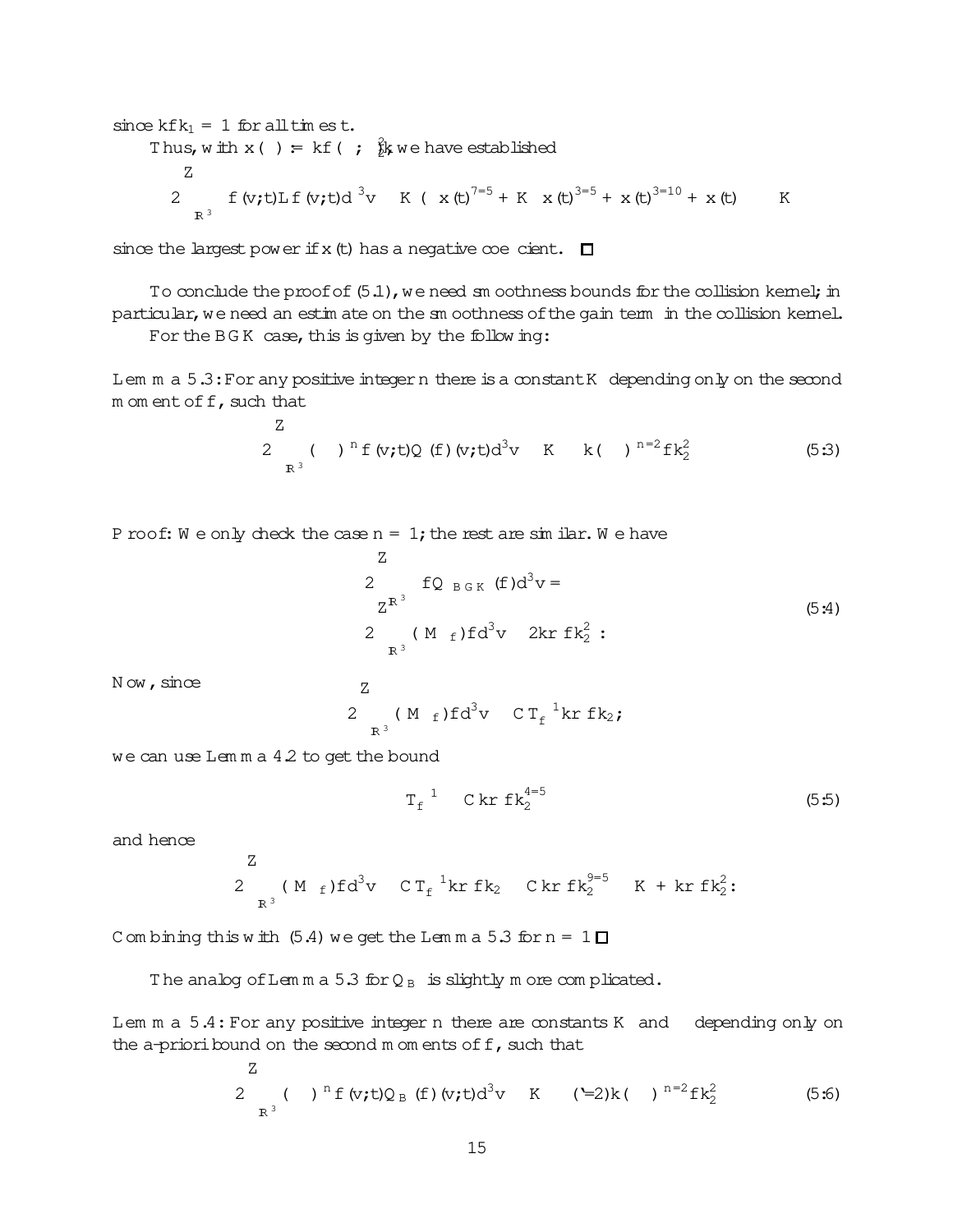whenever

$$
kf(\cdot;t) \quad M_{f(\cdot;t)}(\cdot) \& \quad : \quad
$$

where ' is the constant in  $(2.13)$ .

P roof: It is su cient to note that

 $Z_{\rm c}$ 

2 ( )<sup>n</sup>fQ<sub>B</sub> (f)d<sup>3</sup>v =  
\n
$$
\sum_{R^3}^{R^3}
$$
 f ( )<sup>n</sup>f f d<sup>3</sup>v 2 k ( )<sup>n=2</sup>fk<sub>2</sub><sup>2</sup>  
\n2 k ( )<sup>n=2</sup>fk<sub>2</sub>k ( )<sup>n=2</sup>f f(k<sub>2</sub><sup>2</sup> k ( )<sup>n=2</sup>fk<sub>2</sub><sup>2</sup>

W hat we need now is controlover k()  $n=2$  f fk, This is provided by an inequality from [13], where it is shown that for any  $\geq 0$  there are constant K and  $\geq 0$  such that

$$
k( )^{n=2}f \t f2/2 K + k( )^{n=2}f2/2
$$
 (5:7)

w henver

 $kf$   $M_f k_1$  :

This inequality is proved in [13] assum ing that f has zero mean and unit variance, and under these conditions, the constants K and are universal. Scaling the inequality, we have it holding with constants K and depending only on the second m om ents of f. (The inequality is applied in [13] to get stong exponential convergence estimates for the spatially hom ogeneous B oltlzm ann equation with physically realistic constants in the bounds.)

W ith this inequality, we need only take =  $1=2.$   $\Box$ 

Proof of Theorem 5.1: We begin with the proof of (5.1).

To put all of the lem m as together, let =  $(1=$  )tas before, and put x() = kf(;  $\frac{2}{3}$ k Combining Lemmas 5.2 and 5.3, we get in the BGK case that

$$
\underline{x}(\ )\qquad K\ +\ K\quad x\ (\ )
$$

and any solution of this dierential inequality satises  $x( ) x( 0 ) + (1 + )K$  for all. This establishes  $(5.1)$  in the BGK case. The proof of  $(5.2)$  in the BGK case is entirely analogous.

To handle the M axwellian collision kemel case, rst de ne

$$
t = \inf f t \text{ such that } kf(\mathbf{r}, t) \quad M_{f(\mathbf{r}, t)} k_1^2 = 2g \tag{5.8}
$$

where is the universal constant from Lemma  $5.4$ . We take our initial condition small enough that  $t > 0$ . Then, for all  $t - t$ , we have the following dievential inequality by combining Lemmas 5.2 and 5.4:

$$
\underline{x}(\ )\qquad K+K\quad Yx(\ )
$$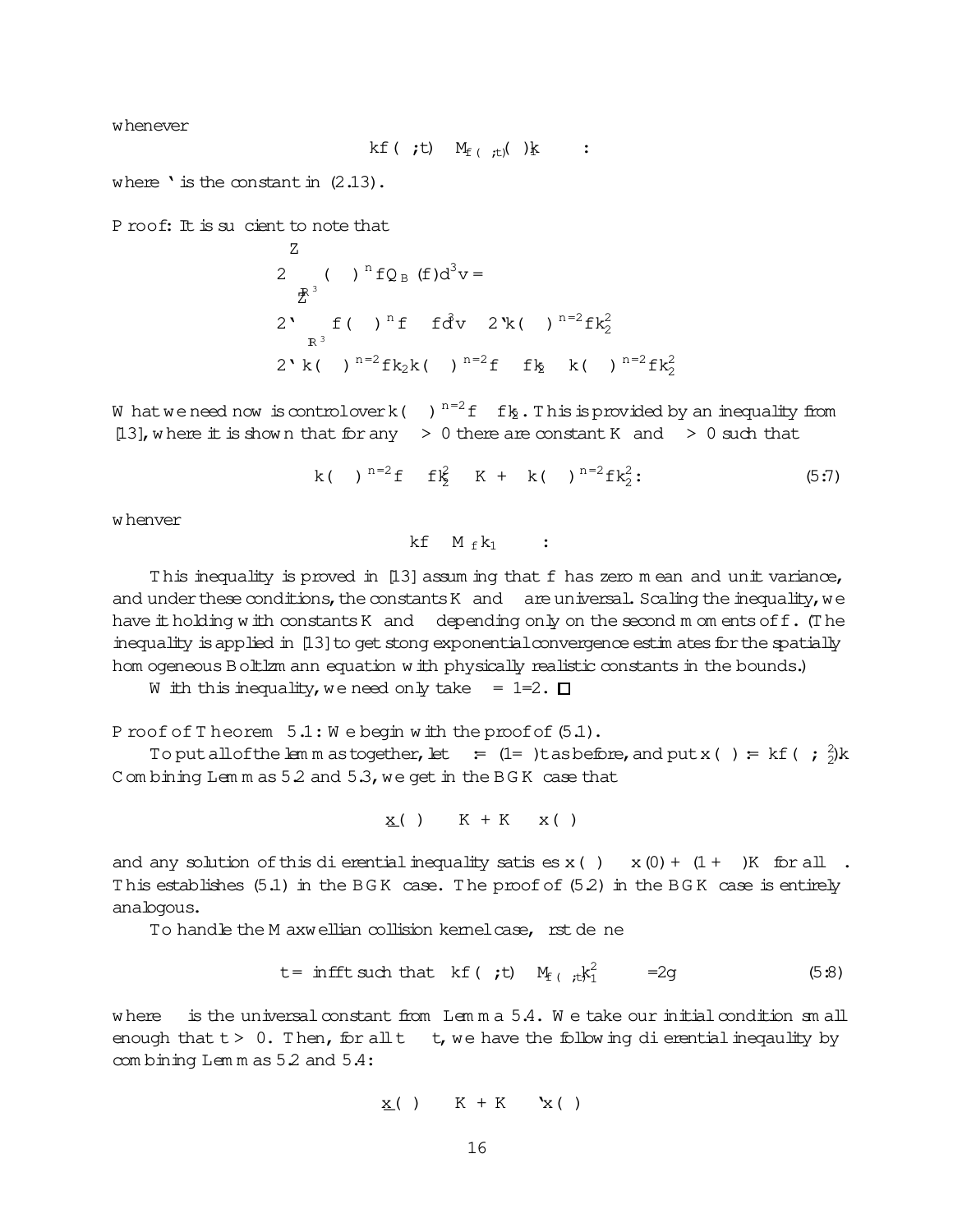and any solution of this di erential inequality satis es x ()  $x(0) + (1+)K = '$  for all  $(1=$  **t**.

It only rem ains to show that actually  $t = +1$ . We shall do this in the next section using an entropy inequality. The entropy inequlity requires the a-priori sm oothness bounds from Theorem 5.1, and shows that a long as they hold; i.e., as long as t t, we have an upper bound of the form

kf (;t)  $M_f$  (;t)  $k_1$  entropy ():

A llwe have to do now is to take so small that

 $_{\text{entropy}}$  ( )  $=4$ 

and then  $#$  is clear from the de nition of  $#$  that  $# = 1$ . Thus, borrowing the entropy bound from the next section, (5.1) is established for  $Q_B$  for all su ciently sm all, and all initial data su cently close to a M axwellian. A gain,  $(5.2)$  for Q  $_B$  is handled in an entirely analogous way.  $\Box$ 

6. Entropy bounds

Let h( $_1$ j<sub>2</sub>) denote the relative entropy of two probability densities  $_1$  and  $_2$  on R<sup>3</sup>:  $h(1j_2) = \frac{Z}{R^3}$  1  $\frac{1}{2}$   $h \frac{1}{2} d^3 v$ :

H ere we are prim arily interested in bounds on h (f  $M_f$ ). It will be convenient however, to rst obtain bounds on  $h(f M)$ , and to then relate the two relative entropies. We do this in the next two lemmas.

Lem m a  $6.1$  Let f be any solution of  $(2.1)$  with

$$
h\dot{y}\ddot{1}i_0
$$
 C and  $kr\ fk_2 < C$ 

0. Then there is a constant K depending only on C such that for all t

$$
\frac{d}{dt}h(f(t, t)M) + \frac{1}{k^{3}} f(t, t)Q(t, t)^{3}dt:
$$
\n(6.1)

Proof: Dierentiating, we have

$$
\frac{d}{dt}h(f(t; t)M) =
$$
\n
$$
\frac{df}{dt}hf \ln M d^{3}v =
$$
\n
$$
Z^{R^{3}} \frac{dt}{dt}h f + Lf + {}^{1}Q(f) h f \ln M d^{3}v
$$
\n
$$
R^{3}
$$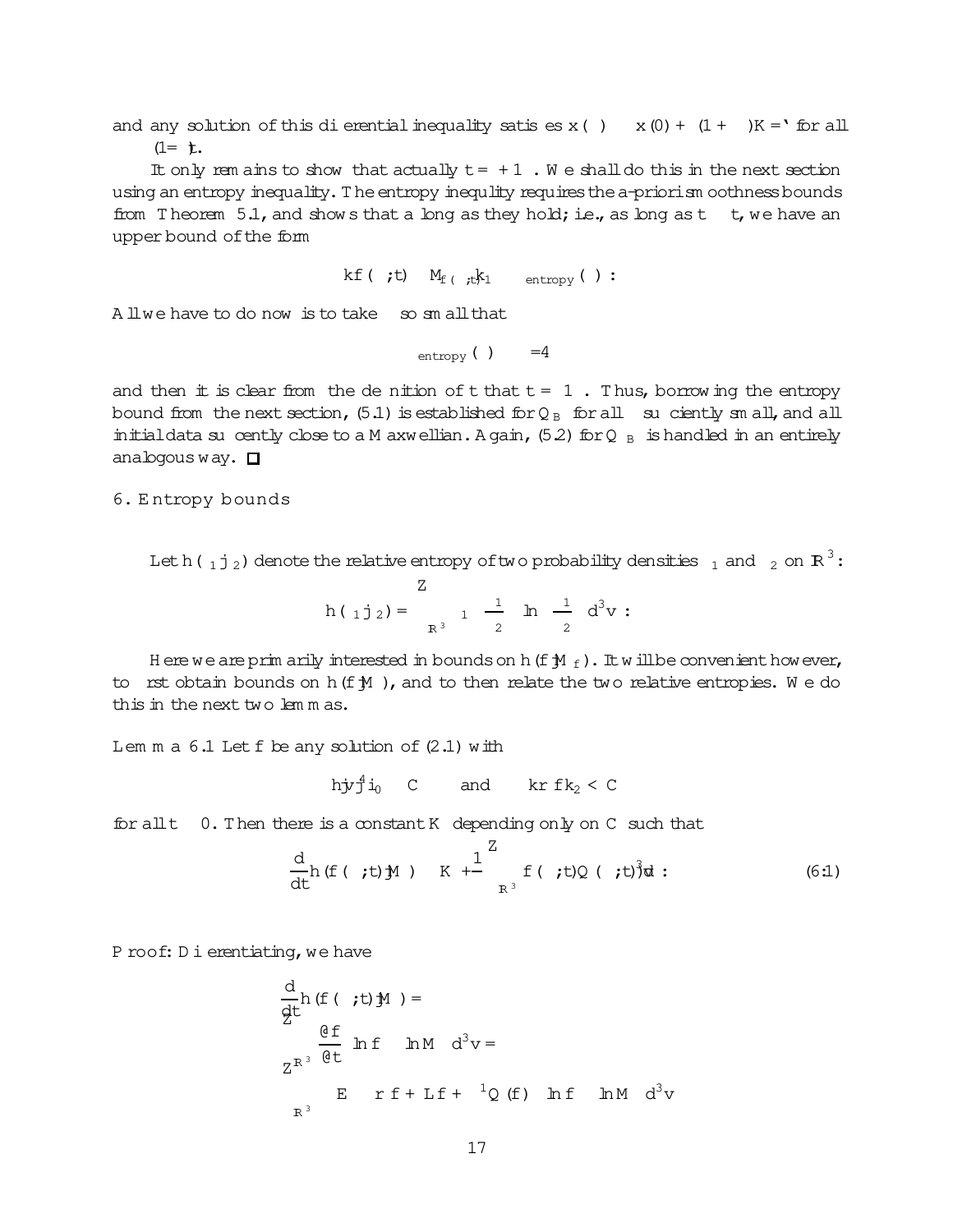N ow, integration by parts reveals that

Z  $R^3$ Lf  $\ln f$   $\ln M$   $d^3v$  0

and since  $ln M$  is linear in  $j\tau f$ ,

$$
\begin{array}{c}\nZ \\
\text{Im } M \ Q \ (f) = 0 : \\
\end{array}
$$

 $F$  inally,  $Z$ 

$$
E \quad \text{r f} \quad \text{ln} M \quad d^{3}v =
$$
\n
$$
Z^{R^{3}}
$$
\n
$$
E \quad \text{r f} \quad \text{ln} f d^{3}v =
$$
\n
$$
R^{3}
$$
\n
$$
E \quad \text{ln} f d^{3}v =
$$
\n
$$
R^{3}
$$

U sing Jensen's inequality to bound  $\,$  jwi $_{\rm t}$ j in term s of the uniform ly bounded hj $r\hat{\bf j}$  i $_{\rm t}$ , we have the assreted result.  $\Box$ 

Lem  $m a 6.2$  Let  $f$  be any solution of  $(2.1)$  with

$$
h\dot{y}\dot{y}^4\dot{1}_0
$$
 C and  $kr\ fk_2 < C$ 

for allt  $T$ , som e  $T > 0$ . Then there is a constant K depending only on C so that such that d 1 Z

$$
\frac{d}{dt}h(f(t, t))\mathcal{Y}_{f(t, t)} + \frac{1}{K} \int_{R^3}^L f(t, t)Q(t, t)^3 dt
$$
 (6.2)

for allt T.

P roof: By the de nitions, we have

h (f ( ;t) 
$$
\mathcal{M}_f
$$
 ,  $\mathcal{H}_f$ ) h (f ( ;t)  $\mathcal{M}$  ) =  
hln M i<sub>t</sub> hln M  $f$  ,  $\mathcal{H}_f$  =  
(3=2) hhiy hvi<sub>t</sub>  $\hat{f}$  i<sub>t</sub> + (3=2) (1=2)hj*y*  $\hat{f}$  i<sub>t</sub>

T hus,

$$
\frac{d}{dt}h(f(t, t) \mathcal{M}_{f(t, t)}) =
$$
\n
$$
\frac{d}{dt}h(f(t, t) \mathcal{M}) +
$$
\n
$$
(3=2)\frac{d}{dt}h\dot{h}\dot{y} + h\dot{v}\dot{t}\dot{f}\dot{u}\dot{t} + (1=2)\frac{d}{dt}h\dot{y}\dot{f}\dot{u}\dot{t}
$$

C om puting further w ith the logarithm ic derivative term,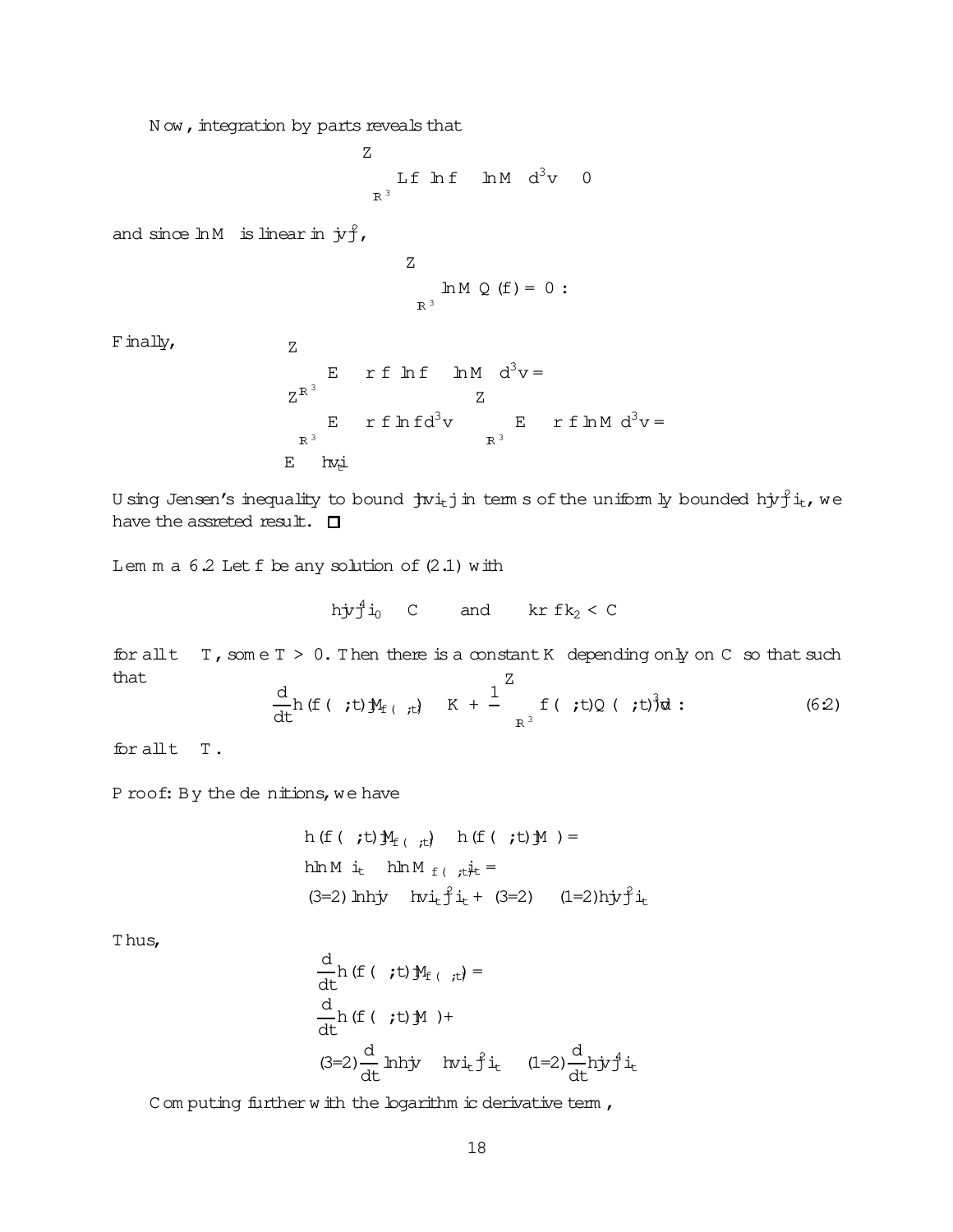$$
\frac{d}{dt} \text{ hhyr} \text{ hvi}_{t} \hat{f} i_{t} =
$$
\n
$$
\text{hyr} \text{ hvi}_{t} \hat{f} i_{t} \frac{1}{dt} \text{ hyf} i_{t} \text{ hvi}_{t}^{2}
$$

To controlthistem, we need an upper bound on  $h$ jv  $h$ vi $_{\rm t}$ j $_{\rm t}$   $^{-1}$  But since hjv hvi $_{\text{t}}$ j́it  $_{\text{c}}$  C kr fk $_{\text{2}}$   $^{4=5}$  K by Lemma 42, we have on application of Lemma 5.1 that

$$
\frac{d}{dt}\text{ hhyr}\quad\text{hvi}_{t}\text{f}i_{t}\quad\text{K}\;\frac{d}{dt}\;\text{ hj}\text{r}\text{f}i_{t}\quad\text{hvi}_{t}^{2}
$$

The lem m as of Section 3 provide uniform bounds on this last term. and therefore provide uniform bounds on the derivative of h(f( ;t) $\mathcal{M}_{f(+,t)}$  h(f( ;t) $\mathcal{M}$ ). The result now follow s from the previous Lemma.  $\square$ 

Lem m a 6.3 Let 
$$
Q = Q_{B \text{G K}}
$$
. For any density f with nite second m om ents,  
\n
$$
Z
$$
\n
$$
h f Q (f) \qquad h (f M_f)
$$
\n(6.3)

P roof: Let  $S(f) =$ R  $\int_{\mathbb{R}^3}$  f lnfd $^3$ v denote the entropy off. For any density f and for any 2  $[0;1]$ , put  $f( ) = (1)$   $f + M_f$ . We have

$$
\frac{\mathrm{d}}{\mathrm{d}} f\left(\phantom{x}\right) = M_f \quad f = Q(f)
$$

and  $f(0) = f \cdot Then$  z

$$
\ln f Q(f) d^{3}v = \frac{d}{d} S(f(f)):
$$

H owever, the entropy functional is concave, so that

S( $f( )$ ) (1 )S( $f$ ) + S( $M_f$ )

and hence

$$
\begin{array}{ccccc}\nS(f()) & S(f(0)) & & S(f): \\
S(f(0)) & & S(f(0)) & & S(f): \\
\end{array}
$$

Since M  $_f$  and f share the same hydrodynam ic m om ents, S  $(M_f)$  S (f) = h(f $M_f$ )  $\Box$ 

Lem m a 6.4 Let  $Q = Q_{B G K}$  and f be any solution of (2.1) with

$$
h\dot{y}\dot{f}^{4}i_{0} \quad C \quad \text{and} \quad kr f k_{2} < C
$$

for allt Then there is a constant K depending only on C so that

$$
\frac{\mathrm{d}}{\mathrm{d}t}h\left(\text{f}(t,t)\mathbf{M}_{\text{f}(t,t)}\right) \quad \text{K} \quad \frac{1}{h}\left(\text{f}(t,t)\mathbf{M}_{\text{f}(t,t)}\right): \tag{6.4}
$$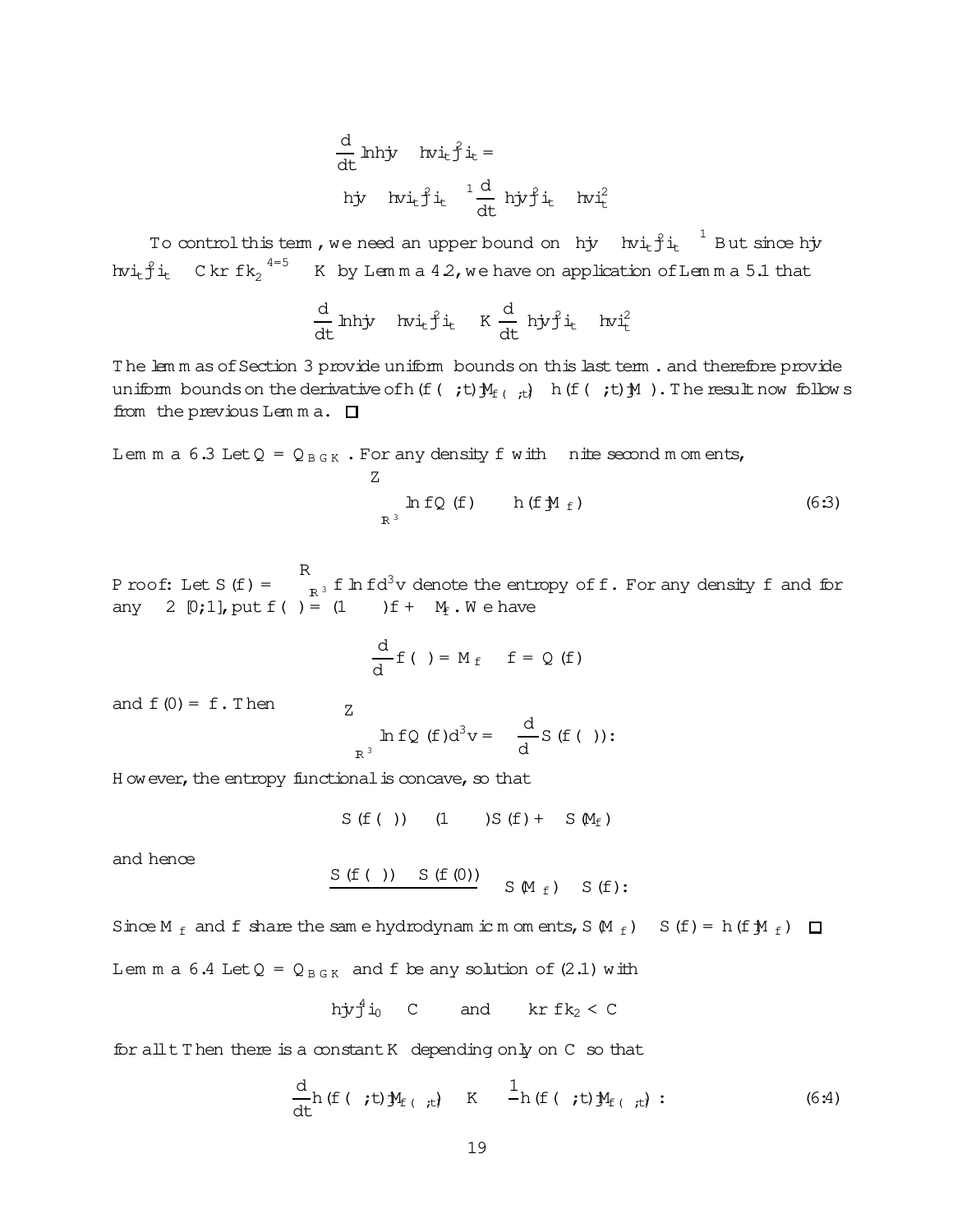P roof: This follows im m ediately upon combining the last three lemmas.  $\Box$ 

In the case of the Boltzm ann collision kernel, Lem  $m a 6.3$  is replaced by the follow ing proposition proved in [11]:

P roposition 6.5 For all C > 0, there is a positive function  $C_c$  (r) strictly increasing in  $r$ , such that for all densities  $f$  with

Z  
\n
$$
x^{3} \dot{y}^{4} f(v) d^{3} v \quad C \quad \text{and} \quad kr f k_{2} \quad C
$$
\nZ  
\n
$$
h f Q_{B} (f) \quad c \left[ h (f M_{f}) \right]: \quad (6.5)
$$

C onsequently, for  $Q = Q_B$ , (6.4) is replaced by

$$
\frac{d}{dt}h(f(t, t) \mathcal{M}_{f(t, t)} \qquad K \qquad \frac{1}{c} h(f(t, t) \mathcal{M}_{f(t, t)}): \qquad (6.6)
$$

N ow if  $f(\cdot;0) = M_{f(\cdot;0)}$  so that h( $f(\cdot;0)$ ) $M_{f(\cdot;0)} = 0$ , then it is evident from this di erential inequality that

c 
$$
\[ \ln \left( \text{f}(\mathbf{t}, t) \mathbb{M}_{\text{f}}(\mathbf{t}, t) \right] \]
$$
 K

for allt 0.T his together w ith K ullback's inequality

$$
kf ( ;t) \quad M_{f ( ;t)} \xi_1^2 \quad 2h (f ( ;t) \mathcal{M}_{f ( ;t)} \qquad (6:7)
$$

clearly im plies that there is a function  $_{entropy}$  (), decreasing to zero with so that

kf (  $\dot{t}$ )  $M_f$  (  $\dot{t}$ k<sub>1</sub> entropy ( )

for all t t {the times for w hich we know that  $f(t)$ ; will satisfy the bounds in the hypothesis of Proposition 6.5. But as explained at the end of the proof of Theorem  $5.1$ , this is enough to show that  $t = 1$  for all suciently sm all . Thus, the entropy bound provides the inform ation needed to com plete the proof of T heorem 5.1 as claim ed, and m oreover, (5.8) hold globaly in time.

# 7. P roof of T heorem s 2.1 and 2.2

P roof of T heorem 2.1 Let us consider rst the case  $Q = Q_{B G K}$ . Since M axwellian in it indicata satis es the hypotheses of Lemma  $6.4$ , we have that  $(6.4)$  holds for the solution f( ;t) of  $(2.1)$  under consideration in T heorem 2.1. But then

d dt e t=h(f( ;t)jMf( ;t)) K et= :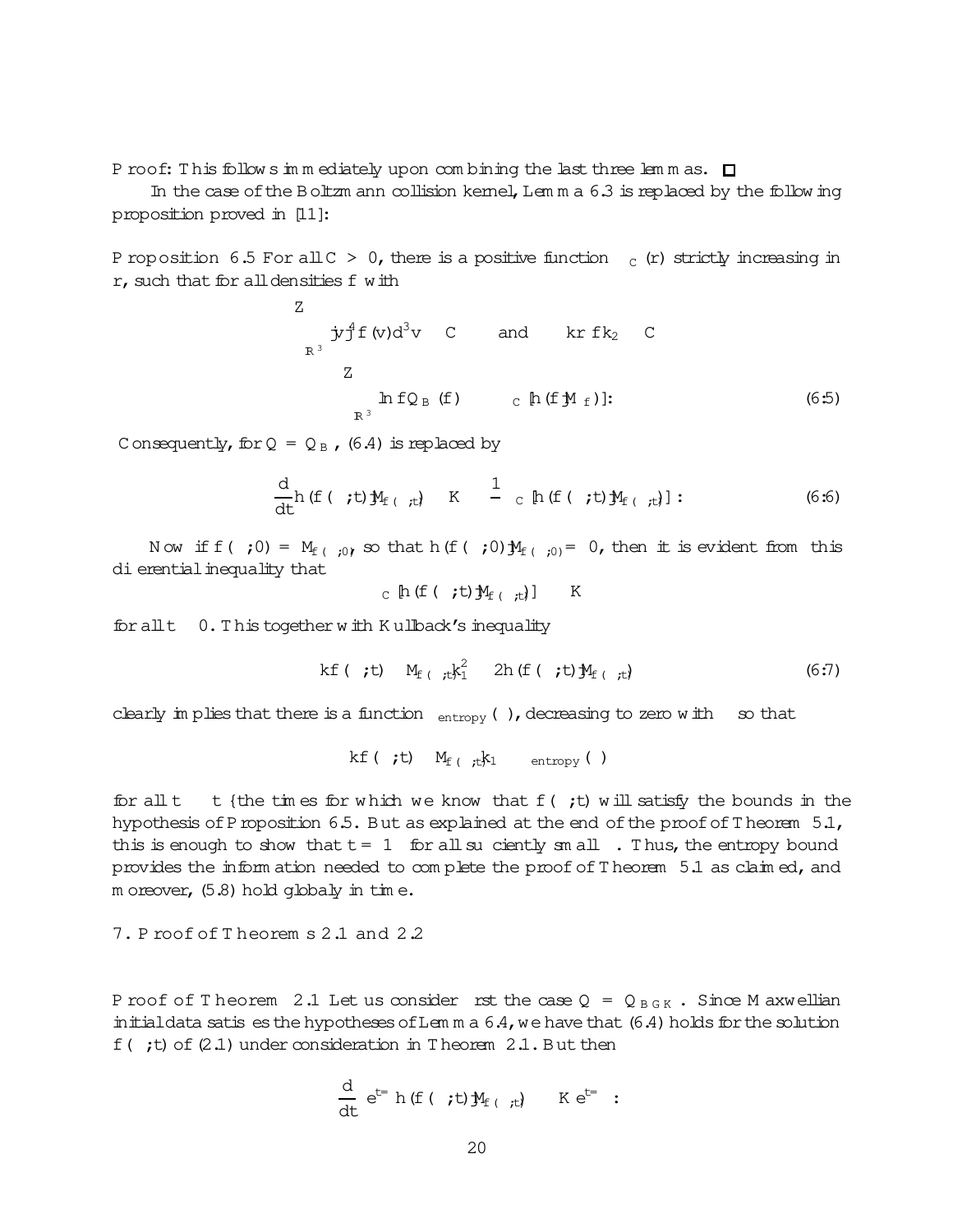Since by hypothesis, h(f( ;0) $\mathcal{M}_{f($  ;0)</sub> = 0, we have

$$
h(f(\mathbf{f},t))\mathbf{M}_{f(\mathbf{f},t)}) \qquad K
$$

for all  $t = 0$ . This together with K ullback's inequality (6.7) yields the rst inequality asserted in T heorem 2.1, with  $_1$  ( ) =  $^{1=2}$ .

To obtain the second, note that since  $f($ ; 0) is M axwellian, there is a bound on k  $f_{k2}$ depending only on hjv $\mathring{f}$ i $_0$ . Inequality (5.2) of Lemma 5.1 now ves us a uniform bound on k  $f$  ( ;t) $k_2$ . Combining this with the interpolation inequality (4.1) nally yields the second inequality of Theroem 2.1 with  $_2$  ( ) =  $1\frac{1}{7}$  for Q = Q  $_{B G K}$ .

The proof for  $Q = Q_B$  is only slightly m ore involved, but in fact we have already given the proof of the  $rst$  part of Theorem 2.1 in our \back and forth" proof of the sm oothness bounds and entropy bounds for this case. A s observed at the end of Section 6,

```
kf( ;t) M_f<sub>( it</sub>k<sub>1</sub> entropy( )
```
for all  $t = 0$ , and  $_{entropy}$  () does decrease to 0 w ith as required. The second part follow s in an entriely similar way.  $\square$ 

P roof of T heorem 2.2 This will follow from T heorem 2.1, and it is now no longer necessary to separate the cases  $Q = Q_{B \ G K}$  and  $Q = Q_{B}$ .

A s we have computed in the proof of Lemma  $3.1$ ,

 $\mathsf C$ 

$$
\frac{d}{dt} h \dot{y} \dot{f} i_t =
$$
\n
$$
2E \quad h \ddot{y} + 6h \dot{y} + 2(v \quad r \, D) h(v \quad r \, D_t) i \, 2h \, \dot{y} \dot{f} i_t
$$

If we replace the density  $f(t, t)$  everyw here on the right by  $M_{f(t, t)}$  by denition we obtain the function G (u (t);  $e(t)$ ) w here u (t) and  $e(t)$  are them om ents of f (; t) guring in T heorem 22. The errorwe m ake has to be estim ated term by term. The least trivial of these term s concerns the contribution from  $h$   $\dot{y}^2$   $i_t$ , and is estim ated as follows:

Z  
\n
$$
\frac{Z}{R^3}
$$
\n
$$
D (v) \dot{y} \dot{f} M_{f(\dot{t},t)}(v) d^3 v j
$$
\nZ  
\n
$$
D (v) \dot{y} \dot{f} \dot{f} (v; t) M_{f(\dot{t},t)}(v) \dot{y}^3 v
$$
\n
$$
Z
$$
\n
$$
D (v) \dot{y} \dot{f} \dot{f} (v; t) M_{f(\dot{t},t)}(v) \dot{y}^3 v +
$$
\n
$$
Z
$$
\n
$$
D (v) \dot{y} \dot{f} \dot{f} (v; t) M_{f(\dot{t},t)}(v) \dot{y}^3 v
$$
\n
$$
Z
$$
\n
$$
D (v) \dot{y} \dot{f} \dot{f} (v; t) M_{f(\dot{t},t)}(v) \dot{y}^3 v
$$
\n
$$
Z
$$
\n
$$
R^2 k f(\dot{t}, t) M_{f(\dot{t},t)} k_1 + R^2 \dot{y} \dot{f} \dot{f} (v; t) M_{f(\dot{t},t)}(v) \dot{y}^3 v
$$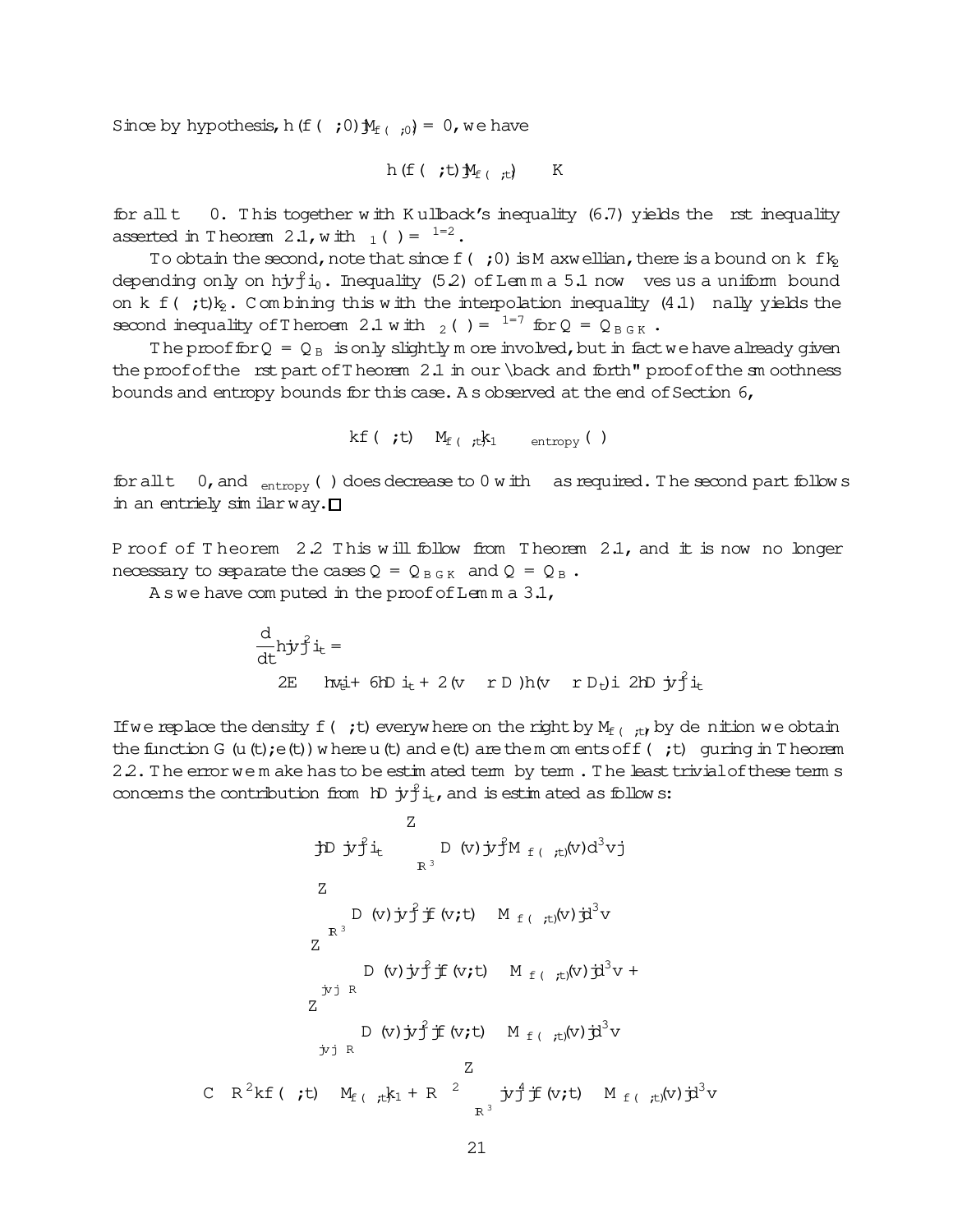$$
C R2kf ( ;t) Mf ( tkk1 + R 2K hyf2jt + 1
$$

O ptim izing over R now yields the result

Z  
\n
$$
\text{1D } \text{1D } \text{1D } \text{1D } \text{1D } \text{1D } \text{1D } \text{1D } \text{1D } \text{1D } \text{1D } \text{1D } \text{1D } \text{1D } \text{1D } \text{1D } \text{1D } \text{1D } \text{1D } \text{1D } \text{1D } \text{1D } \text{1D } \text{1D } \text{1D } \text{1D } \text{1D } \text{1D } \text{1D } \text{1D } \text{1D } \text{1D } \text{1D } \text{1D } \text{1D } \text{1D } \text{1D } \text{1D } \text{1D } \text{1D } \text{1D } \text{1D } \text{1D } \text{1D } \text{1D } \text{1D } \text{1D } \text{1D } \text{1D } \text{1D } \text{1D } \text{1D } \text{1D } \text{1D } \text{1D } \text{1D } \text{1D } \text{1D } \text{1D } \text{1D } \text{1D } \text{1D } \text{1D } \text{1D } \text{1D } \text{1D } \text{1D } \text{1D } \text{1D } \text{1D } \text{1D } \text{1D } \text{1D } \text{1D } \text{1D } \text{1D } \text{1D } \text{1D } \text{1D } \text{1D } \text{1D } \text{1D } \text{1D } \text{1D } \text{1D } \text{1D } \text{1D } \text{1D } \text{1D } \text{1D } \text{1D } \text{1D } \text{1D } \text{1D } \text{1D } \text{1D } \text{1D } \text{1D } \text{1D } \text{1D } \text{1D } \text{1D } \text{1D } \text{1D } \text{1D } \text{1D } \text{1D } \text{1D } \text{1D } \text{1D } \text{1D } \text{1D } \text{1D } \text{1D } \text{1D } \text{1D } \text{1D } \text{1D } \text{1D } \text{1D } \text{1D } \text{1D } \text{1D } \text{1D } \text{1D } \text{1D }
$$

Theorem 2.1 yields a bound of the size  $_1$  (  $\rangle$ <sup>1=2</sup>. The other error term s in the time derivatives of hj $r_j^2$ i<sub>t</sub> and hvi<sub>t</sub> are bounded by a direct application of Theorem 2.1 (and hence yield errors of order  $_1$  ( ) instead of  $_1$  (  $j^{1=2}$ ).

8. Stationary solutions

In this section we discuss stationary solutions of  $(2.1)$ , and prove T heorem 2.4. The stationary solutions of  $(2.1)$  are the positive norm alized solutions of

$$
Lf + Q(f) = 0:
$$
 (8:1)

The existence of such solutions relies on a simple xed point argum ent. Recalling the expression of  $Q(f)$ , we put

$$
J(f) = \begin{cases} M_f & \text{in the BGK case ;} \\ f & \text{in the Boltzmann case :} \end{cases}
$$

Equation  $(8.1)$  can be rew ritten as

$$
f = J(f) + \frac{1}{2} \mathbf{f}; \qquad (8.2)
$$

where '=  $1$  in the BGK case. The explicit form of the linear operator L im plies that, for su ciently sm all, the operator

$$
G = (1 - L)^{-1}; \t(8.3)
$$

ispositivity and norm alization preserving on L<sub>1</sub> (R<sup>3</sup>). (That is, it is a M arkovian operator). M oreover, it is clear from the sm oothing properties of of G that it is compact on  $L_1(R^3)$ . A lso, J is a positivity and norm alization preserving m ap of  $L_1$  ( $\mathbb{R}^3$ ) into itself. Then since we can rew rite  $(8.2)$  as

$$
f = GJ(f): \qquad (8.4)
$$

we see that the solutions of  $(8.1)$  that we seek are the xed points of the m ap f  $\overline{1}$  GJ(f). The properties of this m ap listed above prove the existence of  $x$ ed points (see [14]). Let us denote by f one of them. It is then easy to check that it solves  $(8.1)$  pointw ise.

N ext we note that the same argum ents used in previous sections im ply that, if f  $s$ olves $(8.1)$  then

$$
kf \t M_f k \tentropy();
$$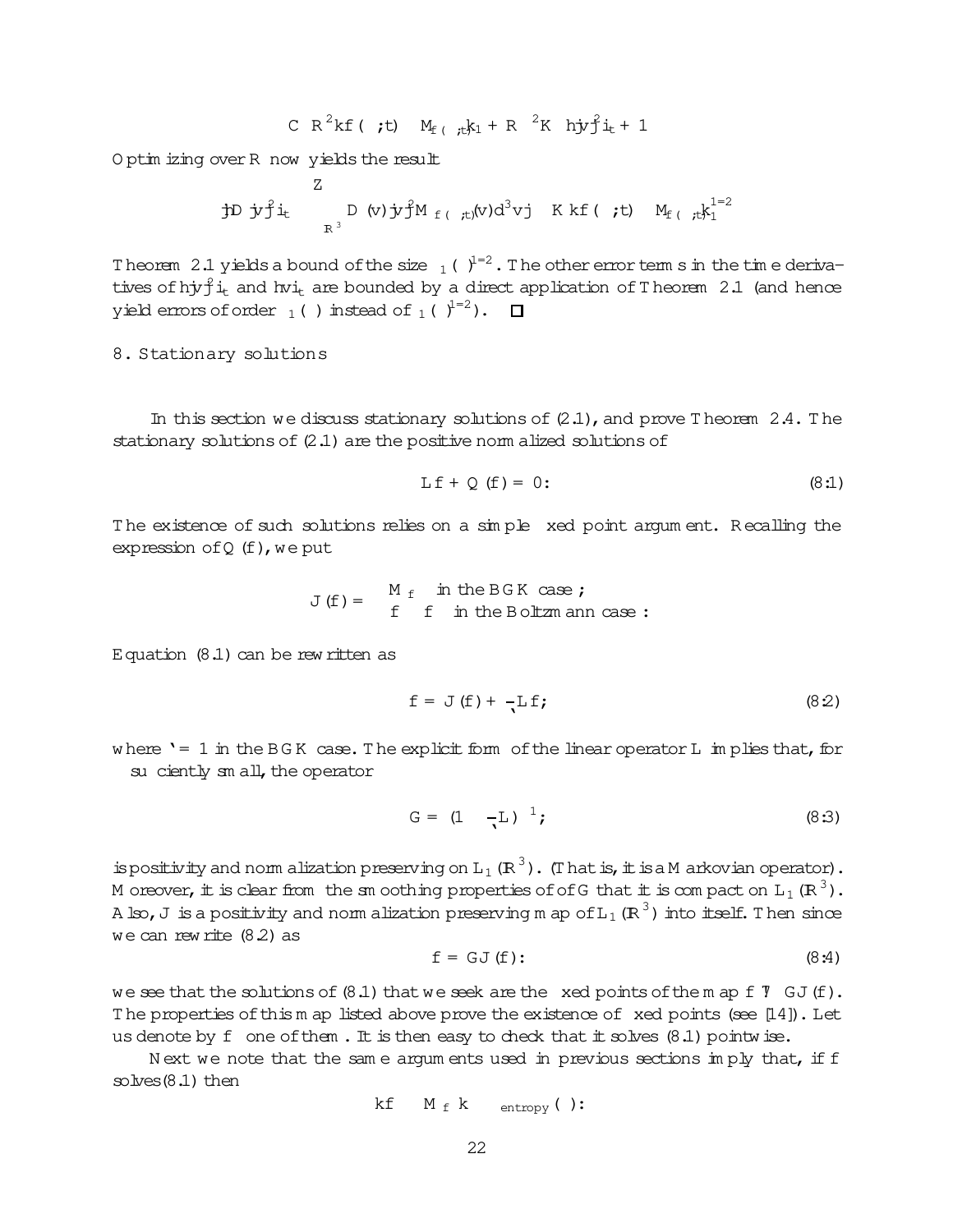This concludes the rst part of Theorem 2.4.

Everything done so far would apply in the Boltzm ann case as well as the BGK case. W hat we don't know at this point is: A re there xed points in each of the stable neighborhoods, and if so is there exactly one in each stable neighborhood.

These questions can be positively answered in the BGK case in a simplre way. It seem s likely that one could also provide a positive answer for at least the rst of them for the Boltzm ann kernel, but we have not done m ore than skecth a lengthly argum ent, and so will conne ourselve to the BGK case.

In fact, since G = I + LG w ith I the identity m ap and J  $(f) = M_f$ , we can w rite (8.4) as

$$
f = M + LGM
$$
 (8.5)

N ote that the right hand side of (8.5) depends only on u and e, the rst and second m om ents off. If we multiply (8.5) by  $\rm v$  or by  $\rm v^2$  and integrate, we get

F (u;e)= 0; G (u;e)= 0; (8:6)

because f and M  $_f$  have the same rst two m om ents. The functions  $F_e$  and G<sub>e</sub> are quite com plicated, but for  $= 0$  they reduce to the functions F and G in the right hand side of  $(2.14)$ . Then, by Proposition 2.3 we know there are solutions (u ;e) to  $(8.6)$  for = 0. M oreover the dierential of the m ap  $(u;e)$ !  $(F (u;e);G (u;e))$  has eigenvalues with non vanishing realpart, in = 0 and (u;e) = (u;e), when E is in the appropriate range. Therefore, by the implicit function theorem, for su ciently sm all, we have a unique solution (u ;e) in a neighborough of (u ;e) to  $(8.6)$ . Let M be the M axwellian with m om ents  $(u ; e)$ . Then it is easy to check that

$$
f = M + LGM
$$

is solution to (8.1).T his concludes T heorem 2.4.

9. Long tim e behavior.

It is natural to ask w hether the stationary solution are the asym ptotic lim its as t! + 1 of the evolution starting in appropriate neighborhoods of the xed point M axwellian. To this we have only a partial answer even in the BGK case:

P roposition 9.1 Choose a stable xed point ( $u : e$ ) of (2.14) and let  $f$  be a stationary solution of (2.1) in the neighborhood of M  $_{(u ,ie)}$ . A ssum e that the solution  $f_t$  of the tim e dependent problem starting near M  $_{(u,ie)}$  has m om ents u(t) and e(t) converging to u and e respectively. Then

$$
\lim_{t \downarrow +1} \quad \text{if} \quad f \quad \text{if} \quad = 0:
$$

U nfortunately we do not have enough controlon the tim e behavior of the solution to check the convergence of the m om ents. W e expect how ever such convergence and this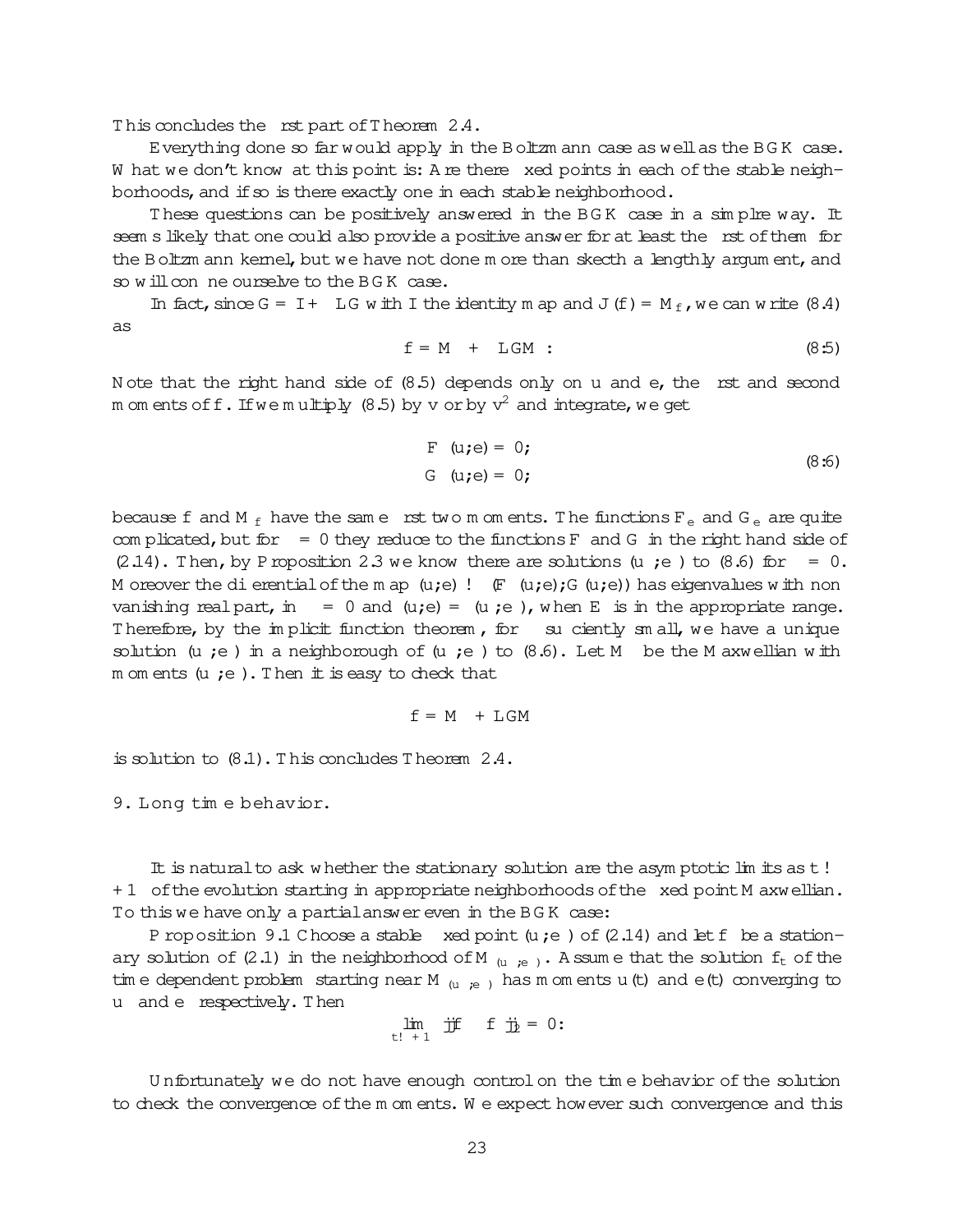can be proven for a m odied m odelw here we consider, instead of a diusion coe cient D depending on the velocity, one depending only on the average e. A straightforward calculation then show s that one gets closed equations for the rst two m om ents and the long tim e asym ptotics is easily obtained. In this case all our results still apply and the conditions of Proposition 2.5 are ful lled.

Firstwe prove Proposition 2.5. Let f be a xed point and f the distribution at time t. C alculating as in previous sections, we have:

$$
\frac{1}{2} \frac{d}{dt} k f f f k_2^2 = \frac{Z}{R^3} d^3 v (f (v) f (v)) [L f (v) + \frac{1}{Q} (f) (v)]
$$
\n
$$
= \frac{Z^{R^3}}{R^3} d^3 v (f (v) f (v)) [L (f (v) f (v)) + \frac{1}{Q} (f) (v) Q (f) (v))]
$$
\n
$$
= \frac{Z^{R^3}}{R^3} d^3 v (f (v) f (v)) [L (f (v) f (v)) + \frac{1}{Q} (f) (f) (v) Q (f) (v))]
$$
\n
$$
+ \frac{1}{R^3} d^3 v (f (v) f (v)) [M_f (v) H_f (v)]
$$

It is easy to chech that

Z  
\n
$$
d^3v
$$
 (f (v) f (v))L<sub>2</sub> (f (v) f (v)) 0;  
\nR<sup>3</sup>  
\n $d^3v$  (f (v) f (v))E  
\n $r_v$  (f (v) f (v)) = 0:

O n the other hand

Z  
\n
$$
d^3v
$$
 (f (v) f (v))L<sub>1</sub> (f (v) f (v))  
\n $\begin{array}{l}\nR^3 \quad Z \\
Z^R\n\end{array}$   
\n $= \begin{array}{l}\nd^3vr \cdot (f (v) f (v))D (v)M (v)r \cdot \frac{f (v) f (v)}{M} \\
Z^R\n\end{array}$   
\n $= \begin{array}{l}\nd^3v \cdot r \cdot (f (v) f (v))f^D(v) & \frac{d^3v}{L^2} \cdot (f (v) f (v))D (v) (f (v) f (v)) \\
Z^R\n\end{array}$   
\n $= \begin{array}{l}\n2^{R^3} \\
d^3v \cdot r \cdot (f (v) f (v))f^D(v) & \frac{1}{2} \\
Z^R\n\end{array}$   
\n $= \begin{array}{l}\nd^3v \cdot r \cdot (f (v) f (v))f^D(v) + \frac{1}{2} \cdot d^3v \cdot r \cdot (f (v) f (v))^2D (v) \\
Z^R\n\end{array}$   
\n $= \begin{array}{l}\n2^{R^3} \\
d^3v \cdot r \cdot (f (v) f (v))f^D(v) + \frac{1}{2} \cdot d^3v (f (v) f (v))^2r \cdot (vD (v)) \\
Z^R\n\end{array}$   
\n $= \begin{array}{l}\n2^{R^3} \\
d^3v \cdot r \cdot (f (v) f (v))^2D (v) + \frac{1}{2} \cdot d^3v (f (v) f (v))^2v \cdot r \cdot (vD (v)) \\
Z^R\n\end{array}$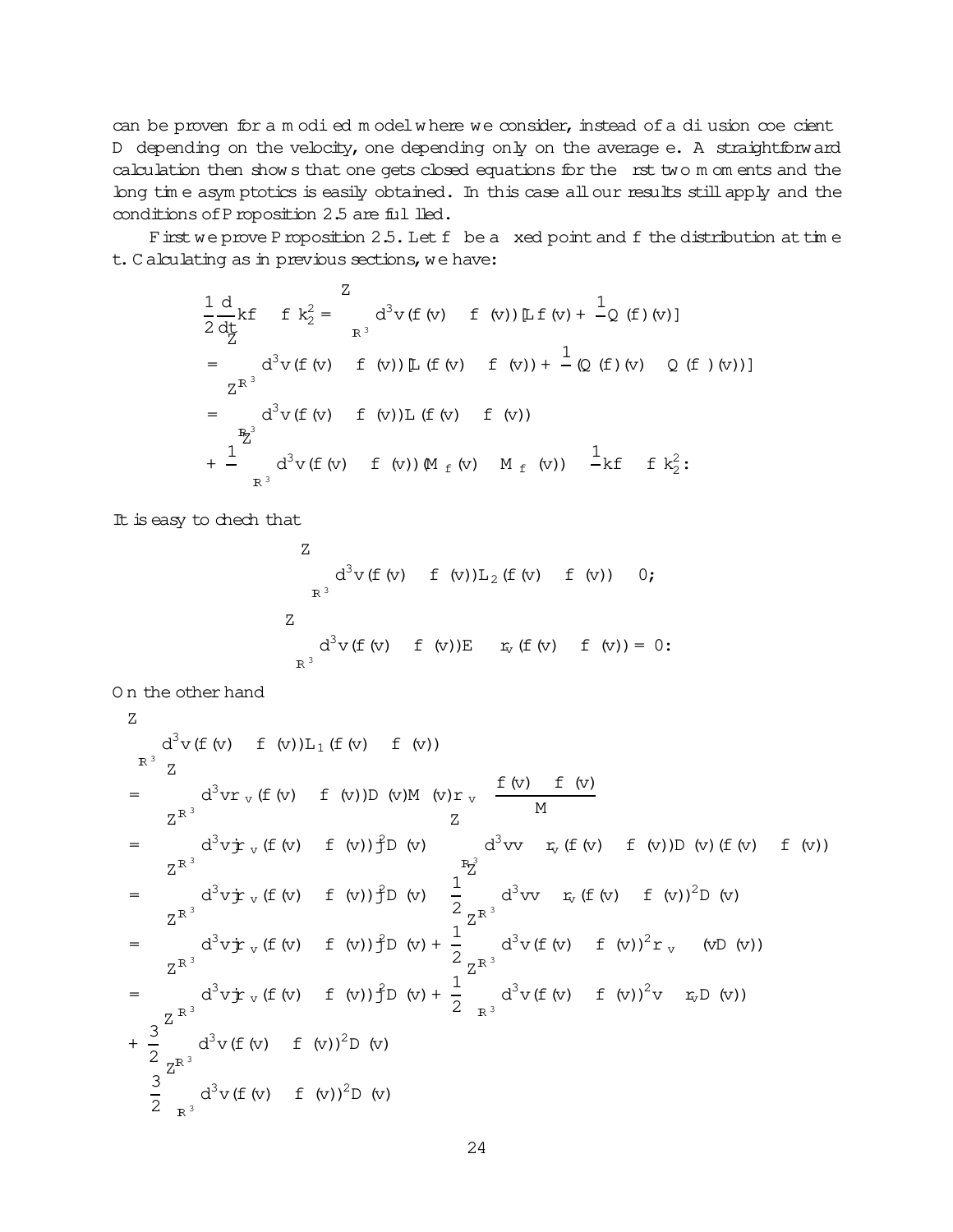The last inequality is consequence of the  $(3.3)$ . Since

Z  
<sub>R<sup>3</sup></sub> d<sup>3</sup>v (f (v) f (v)) M<sub>f</sub> (v) M<sub>f</sub> (v) 
$$
\frac{1}{2}
$$
kf f k<sup>2</sup><sub>2</sub> +  $\frac{1}{2}$ kM<sub>f</sub> M<sub>f</sub> k<sup>2</sup><sub>2</sub>;

we conclude that

$$
\frac{d}{dt} k f \quad f k_2^2 \quad \frac{1}{-kM} \, f \quad M_f k_2^2 \quad \left[ \begin{matrix} \frac{1}{-} & 3(a+c) \, k f & f k_2^2 \\ 1 & 3(a+c) \, k f & f k_2^2 \end{matrix} \right].
$$

W ith  $x(t) = kf$  f  $k_2^2$  and  $a = kM_f$  M  $_f$   $k_2^2$  we have, for suciently sm all:

 $x + cx$  a

and hence

$$
x(t) \, x_0 e^{t = e} + \frac{z_t}{0} ds e^{(t - s) = ea(s)};
$$

This implies  $x(t)$  ! 0 as  $t$  ! 1, provided that  $a(t)$  ! 0 as  $t$  ! 1. This concludes Proposition 2.5.

The convergence of M  $_f$  to M  $_f$  is not easy to get for  $(2.1)$ . A sim ple answer is obtained if one replaces the operator  $L_1$  given by (2.3) with

$$
L_1 f(v) = D(e)r \qquad M(v)r f \frac{f(v)}{M(v)} \qquad ; \qquad (9.1)
$$

This m odelis much simpler than the one already considered, but still has a non trivial behavior on the hydrodynam icalsale. In particular, it is easy to see that, if we write the equations for u and e, we get a closed system in those variables. N am ely,  $(2.14)$ ,  $(2.15)$  and  $(2.16)$  are replaced by

$$
\frac{d}{dt} u(t) = F(u(t);e(t)) \n e(t) = G(u(t);e(t))
$$
\n(9.2)

the functionsF and G being given explicitly by

$$
F(u;e) = E \t u [ + D(e)]; \t(9:3)
$$

$$
G (u; e) = E u + 3D (e)
$$
 2eD (e): (9:4)

Equation  $(9.2)$  is exact for this m odel independently of and for suitable choices of the functions  $D$  (e) has several critical points for E in an appropriate range. M oreover the asym ptotic behavior for large tim es is easy to establish. A ll our results apply to this m odelw ithout substantial changes. In particular, in this case we can use Proposition 2.5 to obtain the convergence to stationary solutions for large tim es.

### A cknow ledgem ents

This research was supported in part by N SF G rant DM S { 920 { 7703, CNR {GN FM and M URST, and AFO SR G rant AF {92{J{0015.